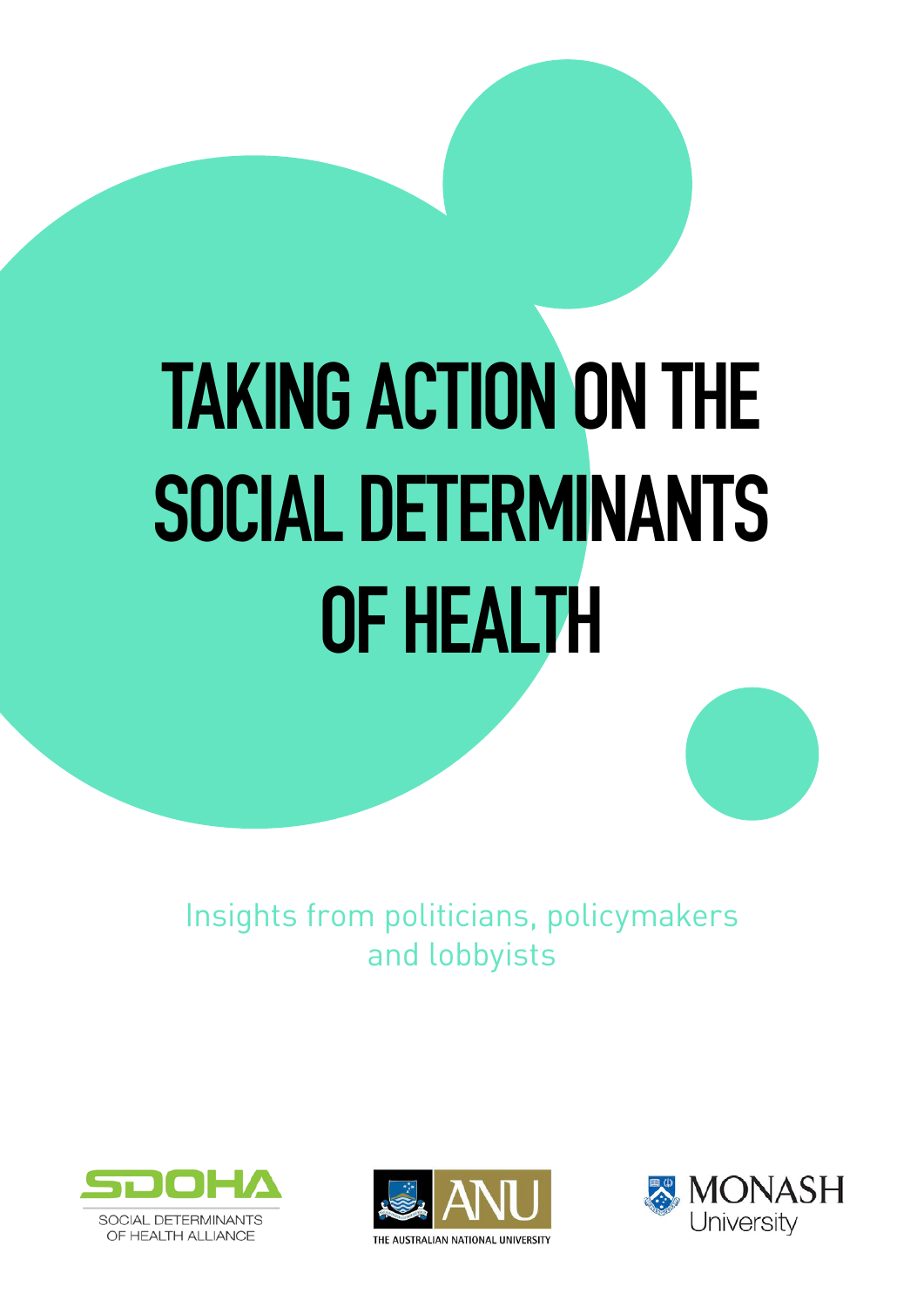#### **Dr Gemma Carey**

National Centre for Epidemiology and Population Health Australian National University

#### **Brad Crammond**

Epidemiology and Preventive Medicine, Monash University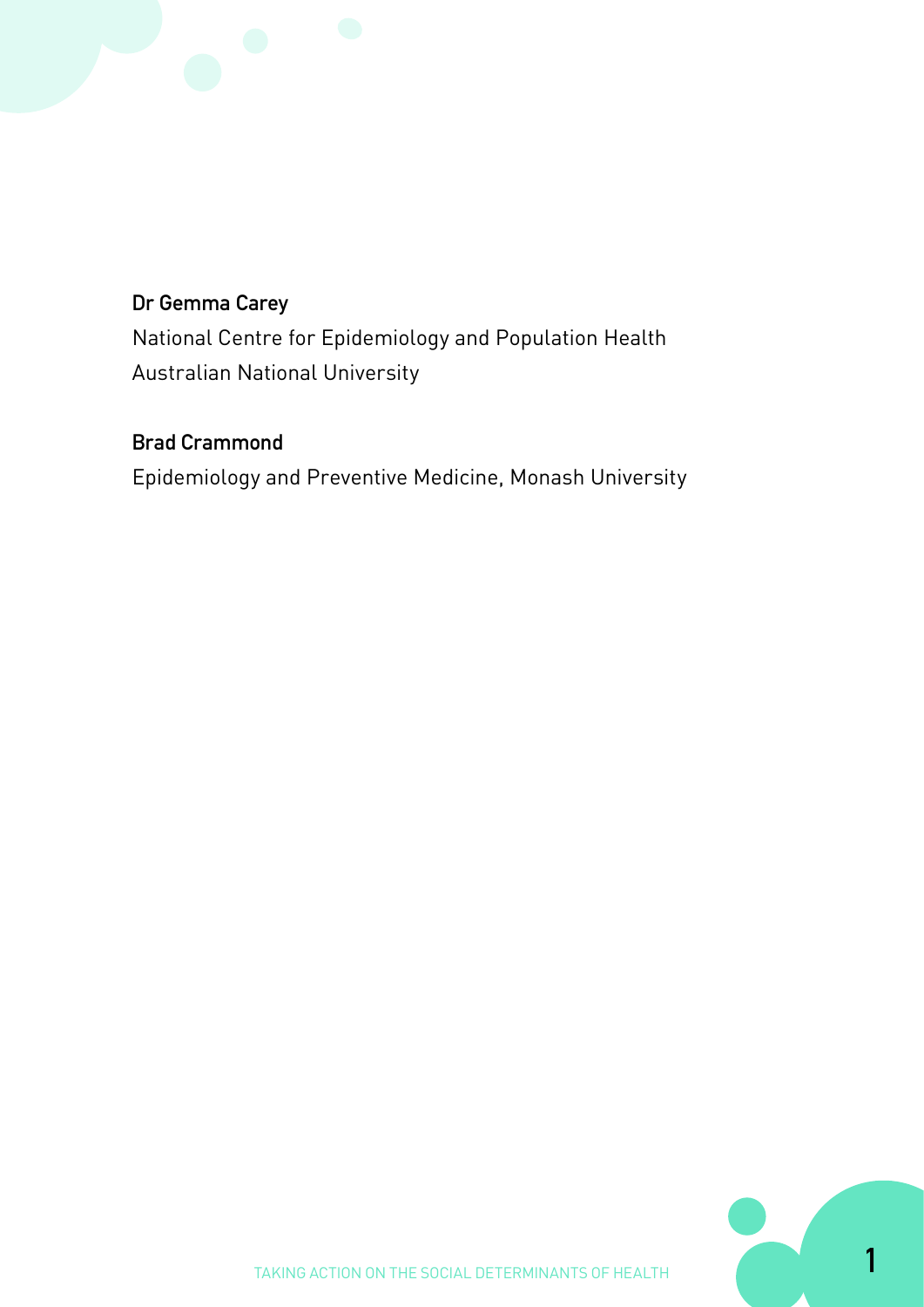

# **ACKNOWLEDGEMENTS**

We would like to acknowledge the generous time and intellectual contributions made by the participants in this work. We especially thank participants who were able to read and provide comment on an early draft of this report.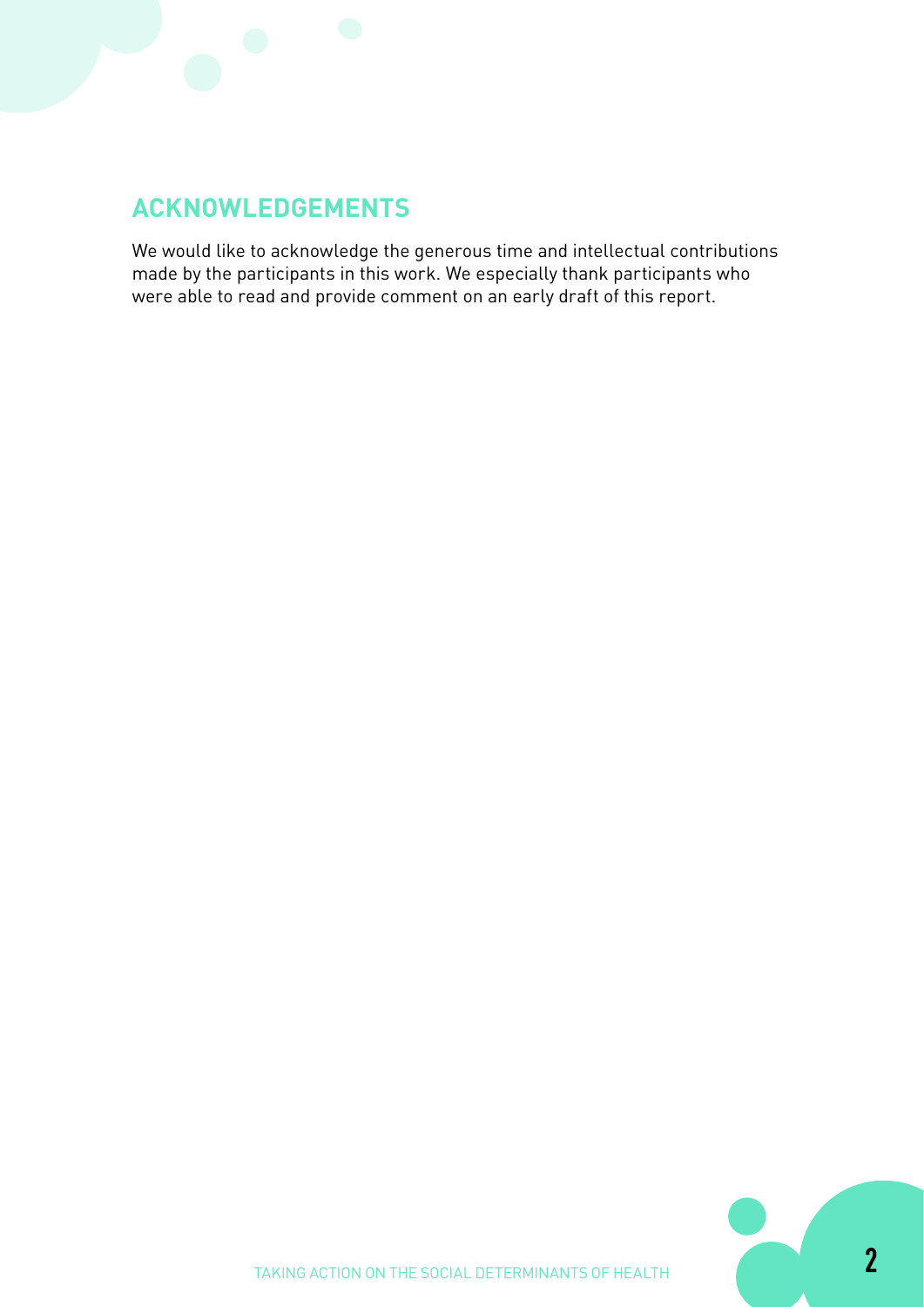# **Table of Contents**

| Acknowledgements             | $\overline{2}$ |
|------------------------------|----------------|
| Foreword                     | 4              |
| <b>Executive Summary</b>     | 6              |
| Introduction                 | 8              |
| The Research                 | 9              |
| Findings                     | 10             |
| <b>Structural Dimensions</b> | 11             |
| <b>Discursive Dimensions</b> | 14             |
| Conclusion                   | 18             |
| Advice for future action     | 19             |
| References                   | 20             |

# **List of Tables and Figures**

| Table 1. Research Participants                 |  |
|------------------------------------------------|--|
| Figure 1. Structural and discursive challenges |  |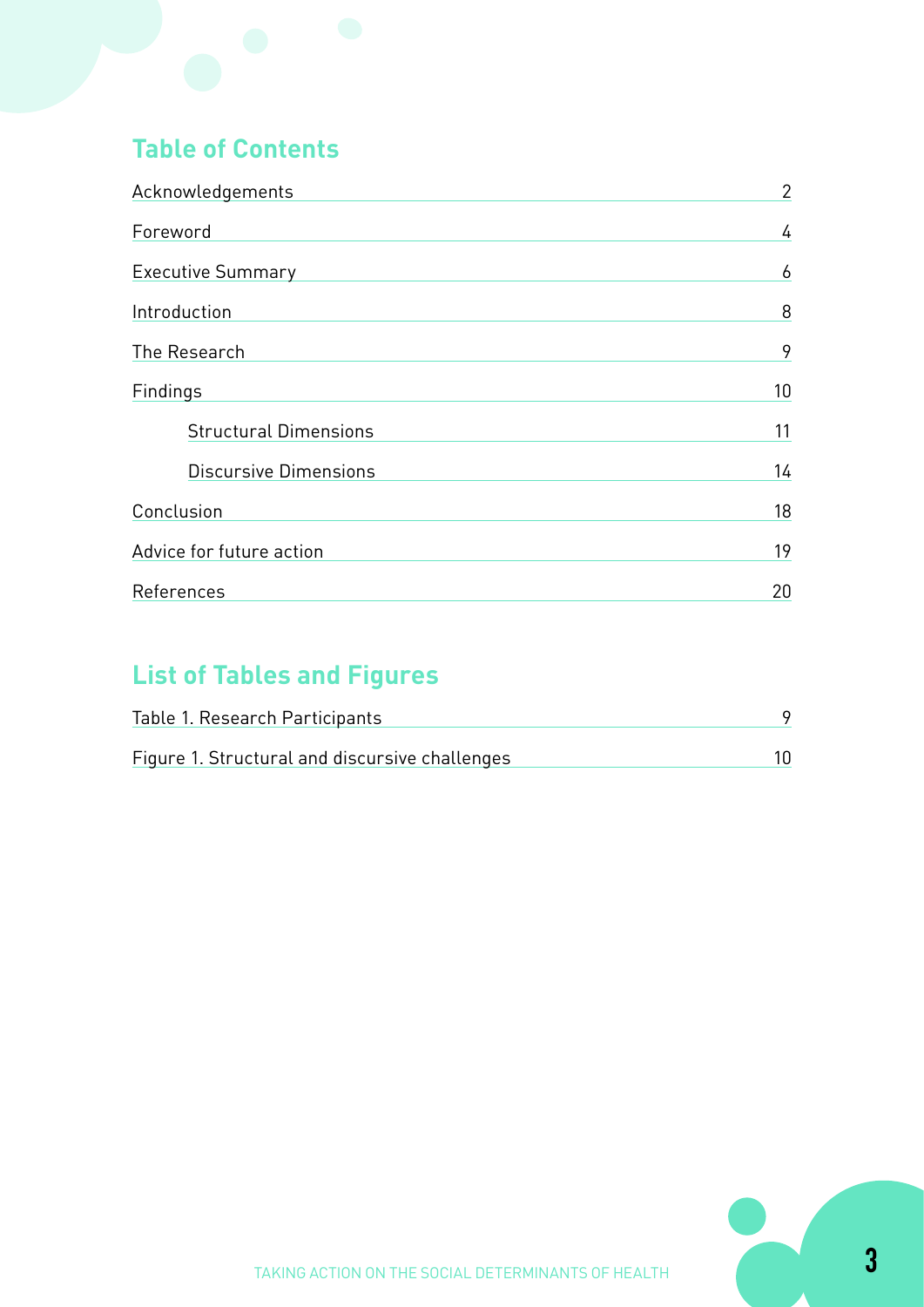#### **Foreword**

A significant milestone in efforts to have Australia take contemporary action on social determinants of health was achieved in March of 2013. With the Australian Government having ignored the 2008 release of the World Health Organisation (WHO) report Closing the gap in a generation: Health equity through action on the social determinants of health, the Labor Party, the Liberal Party, and the Greens, through a Parliamentary Inquiry, agreed in March 2013 that the WHO Commission on Social Determinants of Health report should be ratified by the Australian Government as part of ameliorating the social causes of ill health.

The many involved in bringing about that Parliamentary Inquiry had cause for celebration. It was a breakthrough for tri-partisan validation of social determinants of health to be affirmed by the major political parties in our nation's Parliament, parties drawn from both the left and the right of Australia's political spectrum. There was further cause for celebration in the simplicity of the recommendations the three political parties collectively made; the Inquiry heard complex evidence, heard proposals that engaged whole of government rather than individual portfolios, and the task of deciding what action to take was moderated by a desire to seek a consensus political agreement.

Despite the best efforts of the involved Parliamentarian's and non-government advocates, and a fledgling alliance of national health and social service organisations wanting to build momentum to see the Inquiry's recommendations implemented, there has been little to no action since March 2013 to give effect to the decision of the two main political parties who at all times since Federation have either served as our elected Government or primary Opposition.

There are a set of circumstantial factors as to why momentum has stalled. The sponsoring Minister for Social Inclusion, and the portfolio he served in, are no longer in place. The 2013 Federal Election Campaign was underway at the time of the Inquiry recommendation were made, and the September 2013 change of Government has delivered a new approach to the role of government in relation to people's health. To some these a pretty good reasons to justify absent progress. To me, they suggest we social determinants advocates have yet to find the most effective way of engaging with governments. To me, they suggest we need to find new ways of translating the evidence to better align with government's own operating requirements.

Carey and Crammond's Taking action on the social determinants of health: Insights from politicians, policymakers and lobbyists has a stark message for how the next phase of Australian reform on social determinants is likely to be achieved. They first argue the extent of reform that social determinants advocates have been seeking is out of step with what Australian governments can reasonably deliver. They then argue the siloed departmentalism of Australian government requires social determinant advocates to design their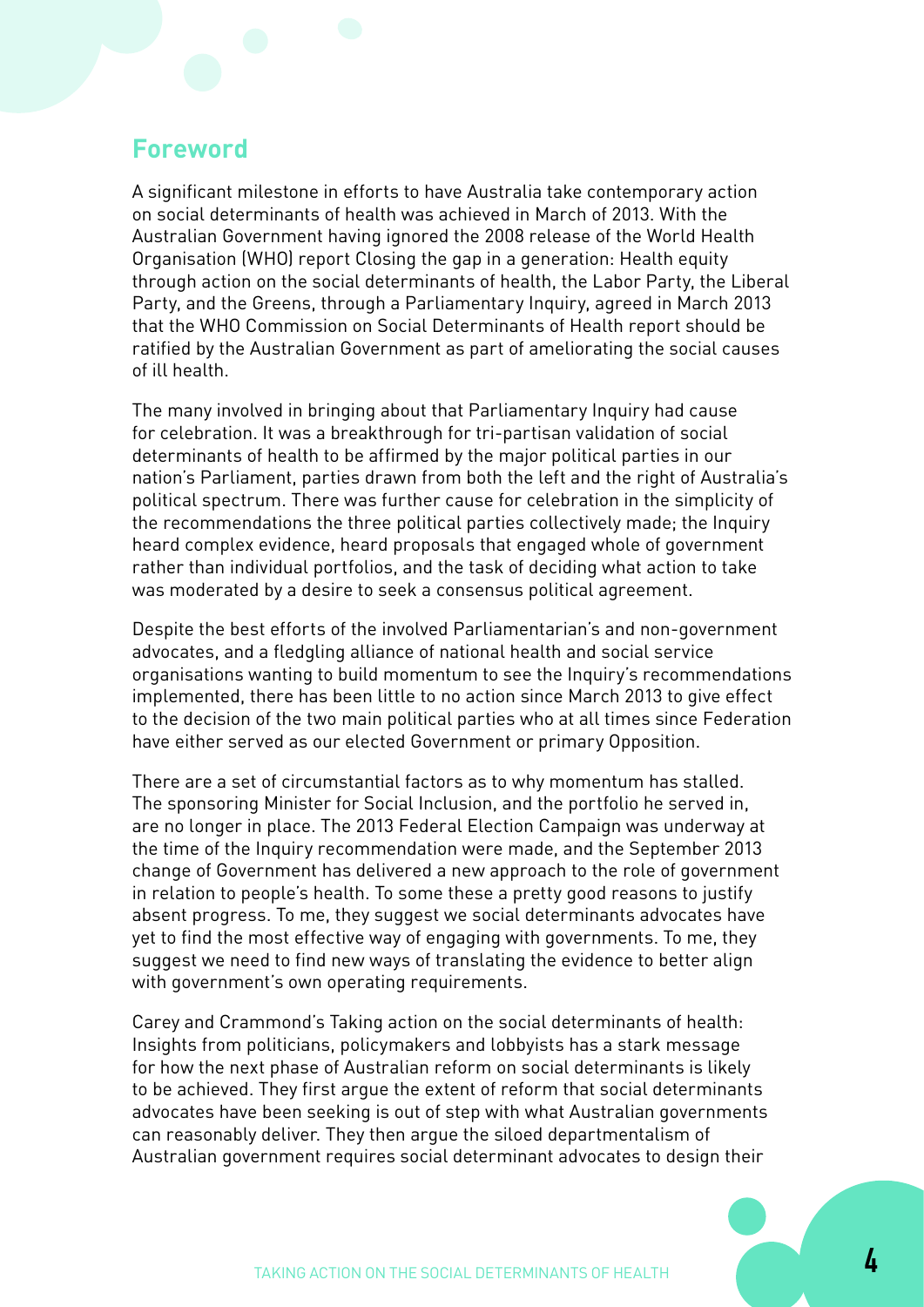

policy proposal to work within these siloed departments, rather than expecting silos to be swept aside. They conclude by arguing that social determinant advocates should engage in the often emotive ideological reasoning of the contextual political realities, rather than remaining rigidly focused on evidence based positions alone. I'd add that this means in practice arguing to those on the left that social determinants action delivers social justice, and to those on the right that social determinants action enables a growing and more productive economy.

Carey and Crammond's work arrives just at the right time. With the new Government approaching its first year in office, with State and Territory Government's showing genuine interest in what tangible actions they might take on social determinants, it's time for we social determinants advocates to reset our discourse. Carey and Crammond offer an expert informed, independently developed framework for Australian social determinants advocacy to be matured. There is no doubt Carey and Crammond, two next generation academics, will play a key future role in this maturing process.

#### **Martin Laverty**

Chair Social Determinants of Health Alliance July 2014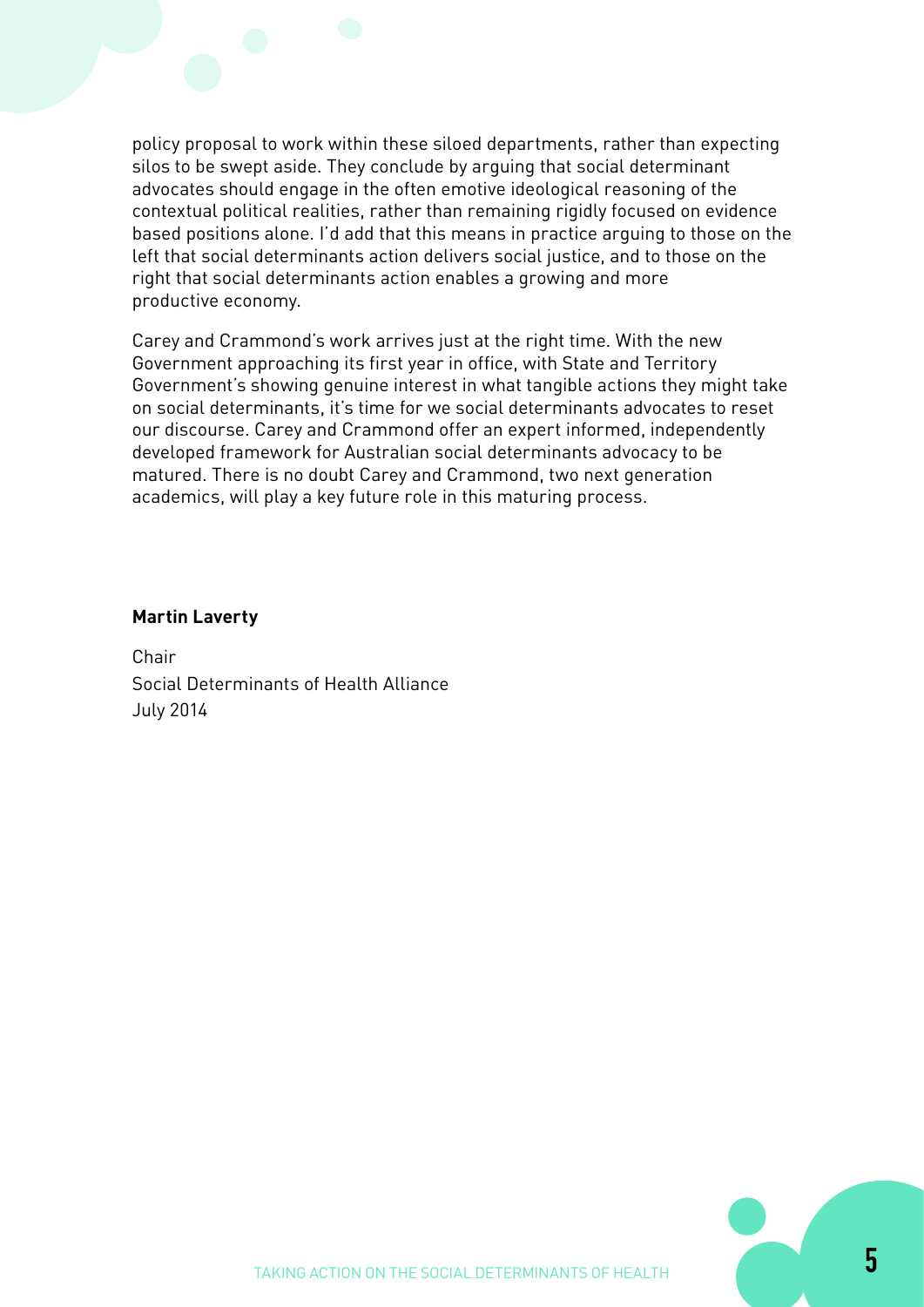# **Executive Summary**

The distribution of social goods like income, education and occupation are key drivers of health and health inequalities. Shifting the distribution of these goods in the direction of greater equity has become a central concern of social determinants of health advocacy. The most prominent strategy for achieving this aim has been lobbying government to enact equity-promoting policy.

Social determinants of health advocacy has struggled to secure the type of broad-scale changes to policy envisaged by key documents such as the World Health Organisation's Commission into the Social Determinants of Health and the more recent Marmot Review of Health Inequalities. This research investigates whether the type of changes being sought, and the methods chosen to achieve them are well-suited to the existing Australian political context.

Participants were chosen from across the policy spectrum, taking in currently sitting politicians, senior bureaucrats and external lobbyists.

The research found that participants were uniformly aware of the social determinants of health evidence and were favourable in their assessment of its accuracy. Despite this familiarity, participants believed that policies to equalise the distribution of the social determinants of health were out of step with both the structural and discursive aspects of the political process.

Structural limitations, such as departmental silos, work against large-scale social change and create system-norms which favour the presentation of problems and policies in a way that fits within departmental boundaries. This is driven by: the pace of political and policy decision-making, accountability, risk-management, likelihood of gaining traction with politicians and central departments (where 'messy' problems become difficult to sell) and, ultimately, who gets credit for policy and program success. For the social determinants of health, departmentalism necessitates the breakdown of interventions into more manageable initiatives.

These structural realities where found to create discursive conventions which run counter to current social determinants of health advocacy. While bodies like the World Health Organisation have sought whole-of-government change, this type of change was described by participants as beyond government's sense of its own capacity. Securing substantive change therefore requires a strategic approach that begins with small-scale, solutions-focused interventions that can secure early success. This approach will open doors for researchers and advocates and provide them with a more influential seat within policy agenda setting and decision-making processes.

Finally, the research found that advocates and researchers should not shy away from adopting 'normative positions' or engaging in more and ideological debate. While objective 'evidence-based' approaches have been favoured in recent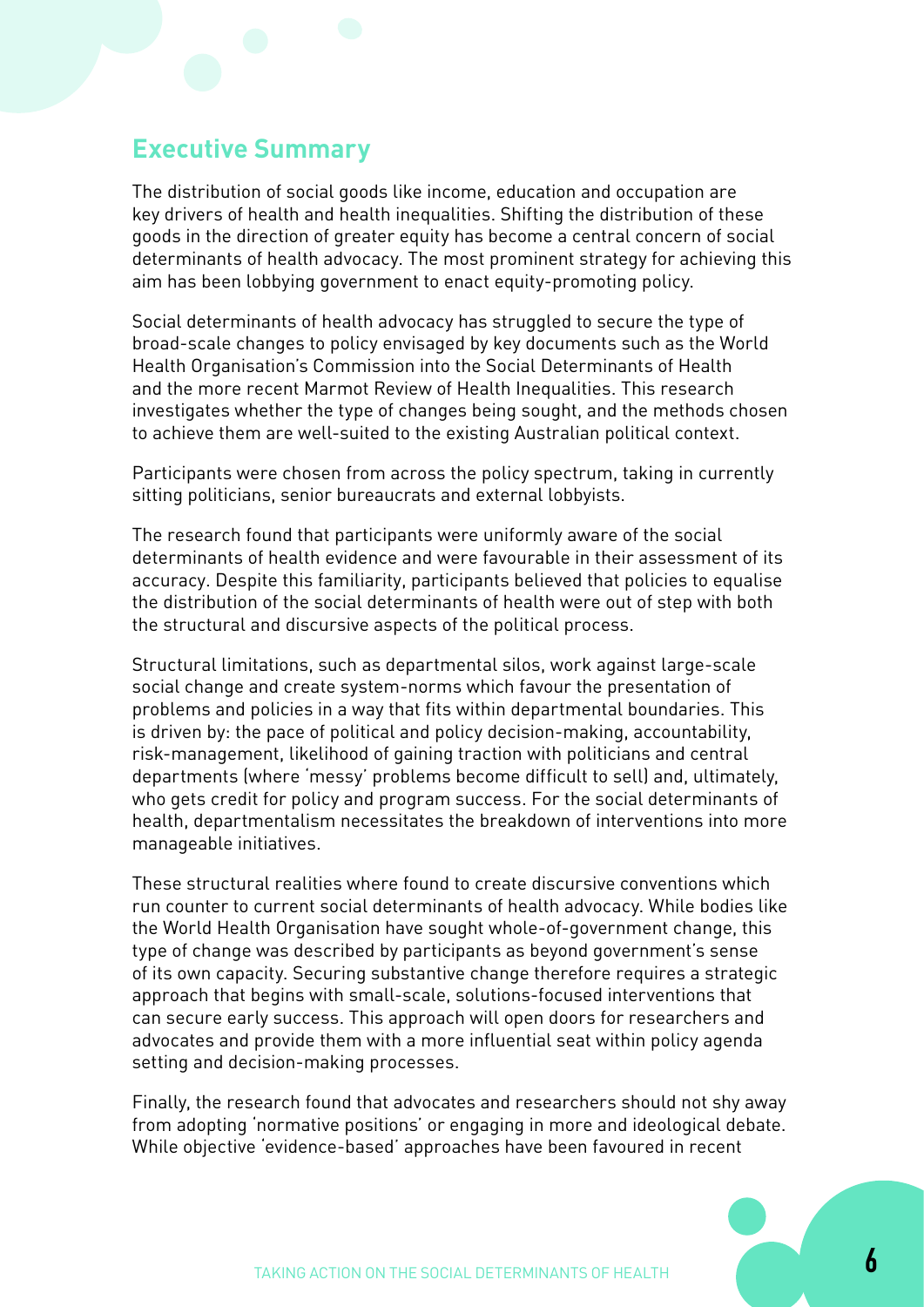years, participants argued that moral and ethical arguments sit at the core of public policy. To disengage with these is to disengage with the issues around with political and policy arguments are fought and won.

Recommendations for those engaged in social determinants of health advocacy and research:

#### Work withain the political and policy structures

- Scale of the problem needs to fit within the remit of specific departments
- Political commitment is often best gained through building community demand for change

#### Pay closer attention to discursive traditions

- Linear evidence-based policy approaches should be abandoned in favour of a more dialogic approach that embraces philosophical and moral reasoning (alongside evidence)
- The scale of the proposed solutions cannot greatly exceed government's sense of its capacity to act. Larger, structural reform requires slow and strategic introduction via community building and trusted advisors.

Overall, participants were hopeful that action to equalise the social determinants of health could be taken, even by conservative governments, if – at least in the first instance – a targeted, solutions-focused approach was taken that engaged with ideological reasoning.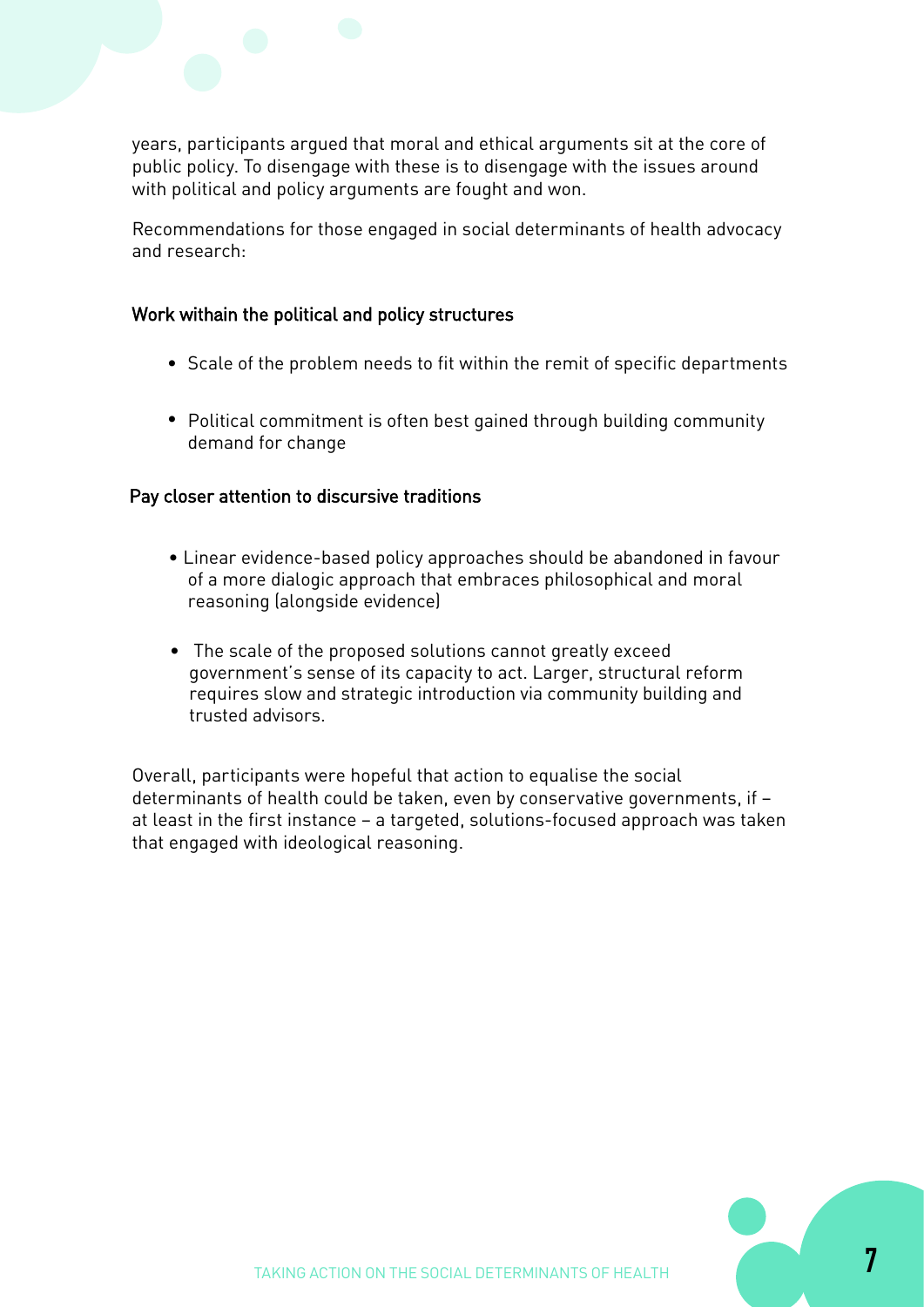#### **Introduction**

For well over a century, we have known that many of the key drivers of health reside in our everyday living conditions (Rosen 1958, Porter 1999, CSDH 2008). In the last four decades a large volume of research has been amassed which documents the varied ways in which social, economic, political and cultural environments impact upon health. The term 'social determinants of health' has come to refer to any social condition which has an effect on health.

The evidence on the social determinants of health has prompted calls for widespread political action. Led by the World Health Organisation, public health has sought political action on the social determinants of health at both a national and global level (WHO 2008). However translating the desire for action on the macro-level determinants of health into political reality has proven challenging. The "complex and shifting rationalities of public policy-making still largely elude" health researchers, creating barriers to change (Clavier and de Leeuw 2013: 15). Policymaking is a complex, iterative and contextually embedded process – not a linear one.

Greater awareness is needed in population health research regarding the policy and political processes broadly, and specifically deeper knowledge of how those concerned with improving the social determinants of health can best navigate it. Increasingly the challenge for social determinants of health researchers is not documenting the evidence, but better understanding the policy process. This is a 'crucial next step' for the social determinants of health field.

The research presented in this report builds upon this knowledge by turning attention to the 'practice' of policymaking. This focus is consistent with the move in public health to developing 'practice-based evidence' as a means of closing the gap between research evidence and practice (Gabbay & May 2011; Green 2008; Horn et al 2010; McDonald and Viehback 2007). By turning attention to the practitioners of 'the art of government', this research provides insight into how upstream change for the social determinants of health can be secured.

The conceptual starting point for this research is the policy process itself, and how those who operate – at different levels and from different vantage points – within the policy process understand and negotiate it. The research aims to understand the nature of government and policymaking from the perspective of policy actors working in areas that impact the social determinants of health. Our sample included politicians and policymakers across diverse portfolios within government, along with private and not-for-profit lobbyists – all of whom are engaged in political agenda settings and policy action (Kingdon 1984). Through exploring the policy process, we examine how social determinants of health discourses align with existing policy processes in the Australian context.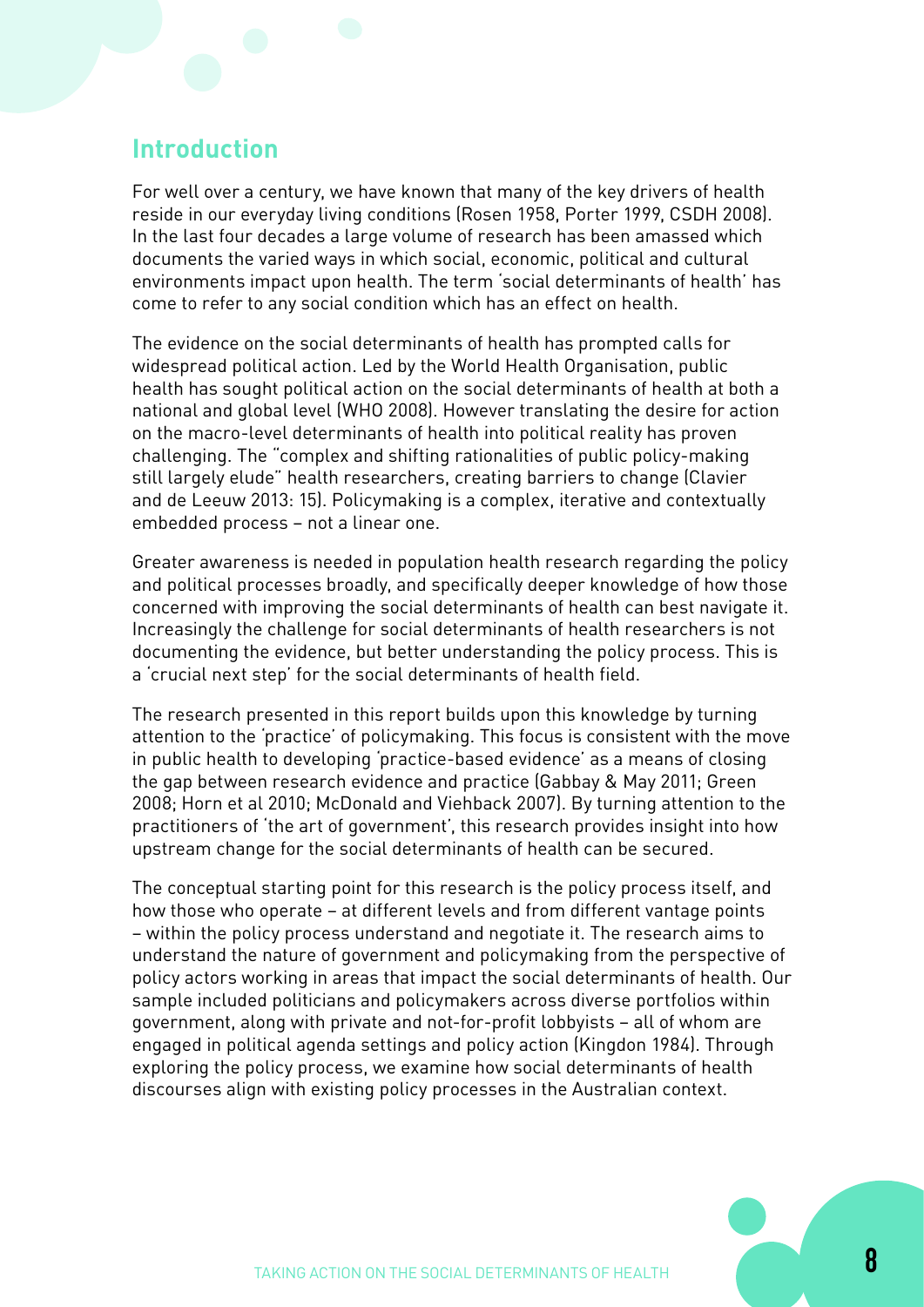## **The Research**

Our sample included politicians and policymakers across diverse portfolios within government, along with private and not-for-profit lobbyists – all of whom were engaged in political agenda settings and policy action (Kingdon 1984).

Qualitative semi-structured interviews were conducted with 21 policy 'practitioners', including: former federal and state ministers, shadow ministers, senior advisors to government, senior current and ex- public servants (e.g. Secretaries and Deputy Secretaries) in areas including: Treasury, Finance, Prime Minister and Cabinet, and Education.

A range of high profile lobbyists were also identified for inclusion in the study, on the basis of their having achieved success in creating policy change in the following areas: education, disability, welfare policy, health, and public health. Hence, many participants had direct carriage for action on specific social determinants of health (e.g. education and welfare policy). A list of the participants' positions appears in Table 1.

| Position*                   | No.            |
|-----------------------------|----------------|
| Former or current ministers | $\overline{2}$ |
| Senior policymaker          | 7              |
| Lobbyist                    | 10             |
| Senior Policy Advisor       | 4              |

#### Table 1. Research Participants

\* Some individuals are accounted for more than once due to career changes

Participants were provided with a one-page description of current social determinants of health work, drawing on the WHO Commission on Social Determinants of Health Report (CSDH 2008) and the Marmot Review (Marmot et al 2010). During the interviews, participants were asked to reflect on the policy process, and the nature of government and politics. Based on that reflection participants were asked to evaluate the 'fit' and potential of the social determinants of health discourse and evidence to motivate policy change. Interviewees were also asked to describe how they would approach lobbying for political and policy change on the social determinants of health.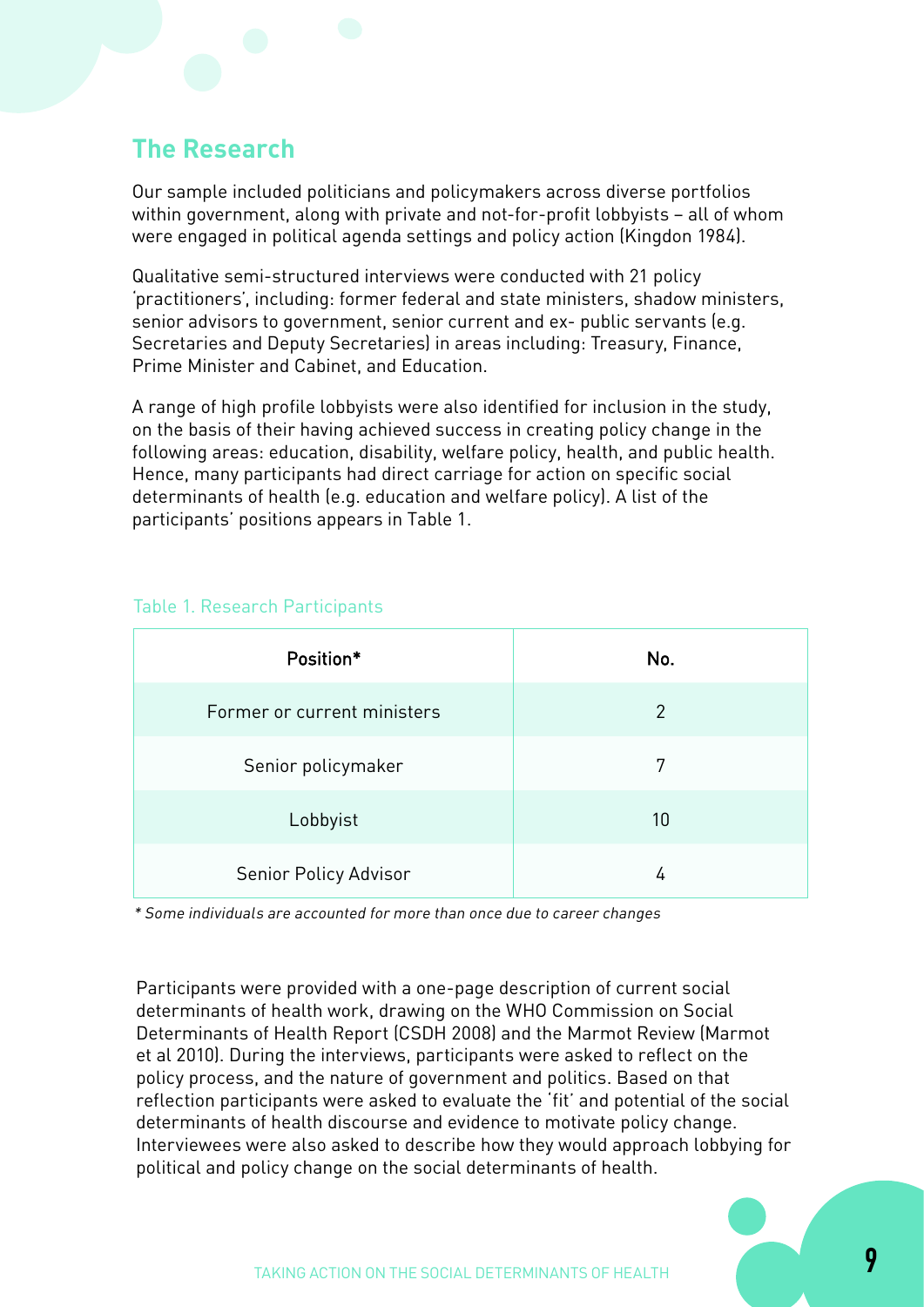# **Findings**

The research drew on Kingdon's (1984) model of political agenda setting. This model depicts three streams running through the 'policy system':

- Problems the problem stream is concerned with how certain issues are brought to the attention of policy actors
- Policies the policy stream refers to the set of solutions from which policy actors can select to address the problems that have gained traction and are seen as requiring action
- Politics the politics stream is composed of issues occurring in the wider environment of policymaking (such as national mood, community concerns, normative ideological positions ) – that shape whether issues are understood to be 'problems' and what policy options are thought to be possible and palatable

When these streams come together a 'policy window', or opportunity for action, is created.

Consistent with Kingdon's model, participants identified barriers relating to the problem (how the social determinants has been framed as an agenda for political action), policy (the nature of government and the policy making process) and politics. Within each of these streams structural and discursive elements were identified (see Figure 1.).

#### Fig 1. Structural and discursive challenges

|                                 | <b>STREAMS</b>                       |                                       |                                                 |
|---------------------------------|--------------------------------------|---------------------------------------|-------------------------------------------------|
|                                 | Problem                              | <b>Policy</b>                         | <b>Politics</b>                                 |
| <b>Structural</b><br>dimensions | Accountability &<br>rewards          | Government silos<br>& departmentalism | Community<br>concerns & political<br>incentives |
| <b>Discursive</b><br>dimensions | Pitching the<br>problem/<br>solution | Non-linear policy<br>processes        | Normative positions                             |

In contrast to Kingdon's (1984) model, we found that the three streams were entwined through structural and discursive interdependencies. Creating change was not seen in terms of waiting for a policy window to 'open', but required actors to work within the structural constraints and discursive conventions of policymaking, through which opportunities for action would be built over time.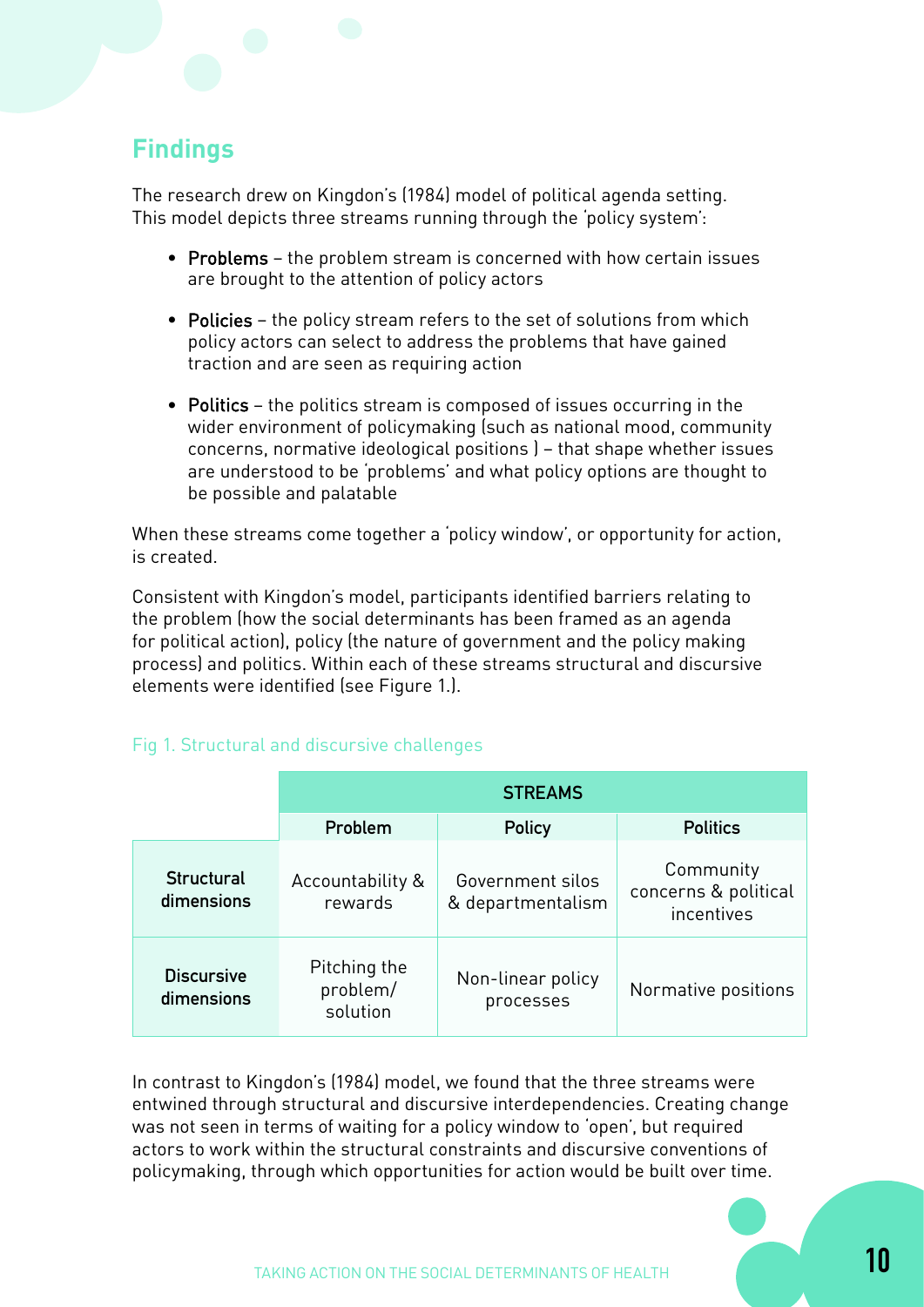#### **Structural Dimensions**

The existence of government silos has been widely commented on in both the public health and broader policy literature, where they are seen as barriers to effective policy (Marmot et al 2011; (Marmot and Wilkinson 2006, Raphael 2006); Kickert et al 1997). Efforts have been made in a range of fields to break down these silos: Health in All Policies is the most recent attempt in social determinants of health and there have been joined-up/whole-of-government programs in everything from crime (Homel & Nutley et al 2004) to housing (Department of Family and Community Services 2005).

Participants emphasised, in contrast, that departments exist for a reason: they enable governments to break down the complexity of citizens' lives and thereby simplify the task of governing.

It is quite contrary to the way that governments are structured. Governments deal with all aspects of our lives… and they do that by creating departments. [P11]

The causal processes [of the social determinants of health] are diffuse… they are diffuse processes of the interaction of people and their environments and those processes and those models of causation don't fit with the way that government sees the world. [P8]

They argued that there is a need to acknowledge, and work within the constraints of, departmentalism; departmentalism reflects the structures through which governments are able to provide for their citizens. Moreover, while joined-up government might be preferable, it is prohibitively difficult to create on a broad scale. This is not to say joined-up working does not occur, but rather major interventions that aim to reform policy-making processes in a joined-up manner are extremely difficult to implement effectively:

We run in silos, we're trying to get cross-departmental stuff happening, but this is walking, talking chewing gum – walking and talking in five languages – and chewing gum.[P1]

You might say government doesn't work the right way and that's the problem… [but] the reality of what [policymakers do] when they go to work on Monday mornings [is] deal with the infrastructure of government, the conventions and the routines of government, the way in which decisions and advice is sought, the way in which policy [is] shaped within the structures that are. [P2]

This is consistent with the public administration literature, which notes that after sixty years of attempting to break down departmentalism, knowledge of how to create integration is still in its infancy (Keast 2011).

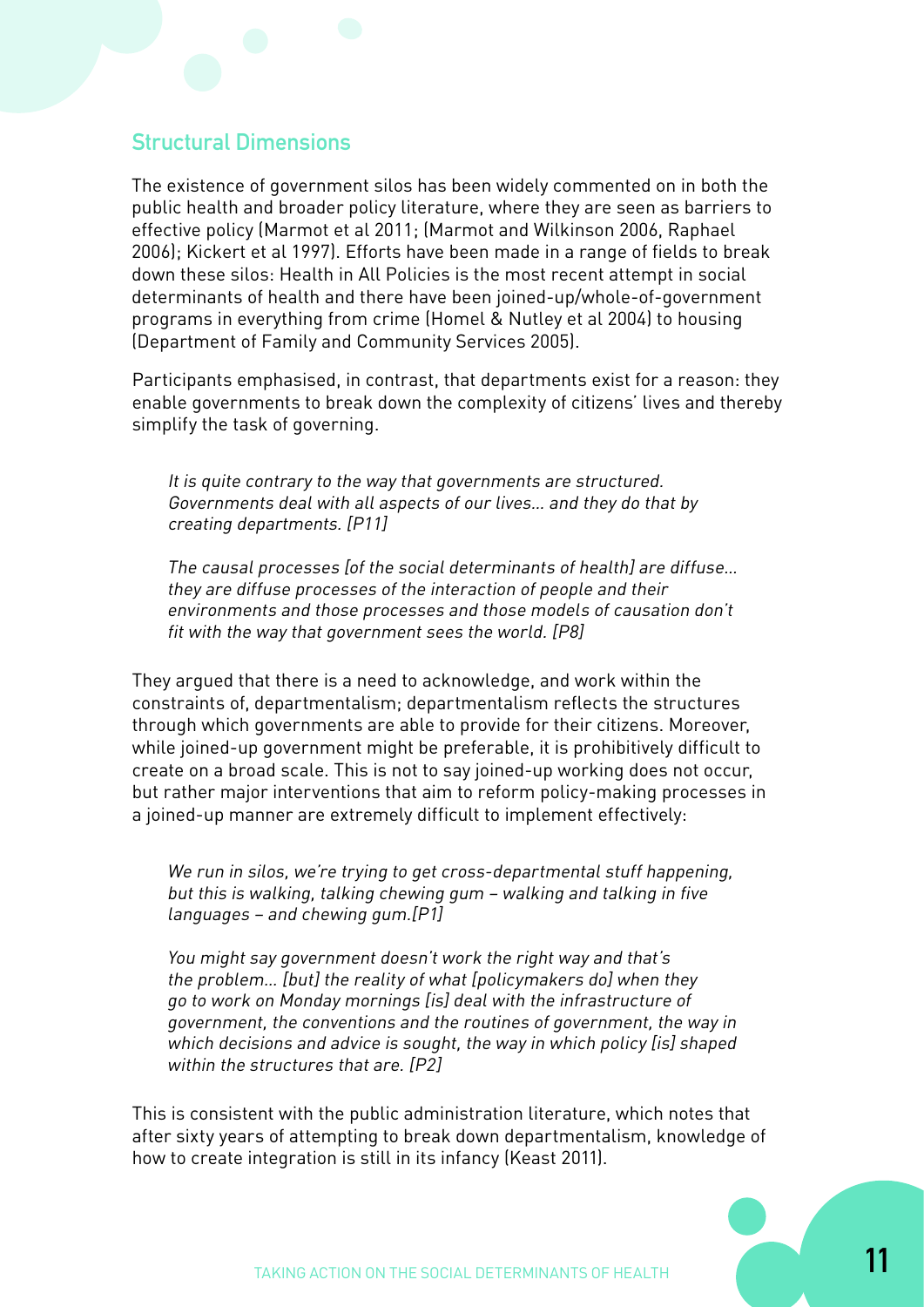An unavoidable consequence of departmentalism is a desire for problems, policies and programs that fit neatly within departmental boundaries. Consistent with Exworthy's (et al 2008) observations about the unwieldy nature of the social determinants of health as a policy concept, participants' contrasted the narrow accountability of departments with the more 'diffuse' nature of the social determinants of health:

Politicians need something where [they can say] 'what am I trying to do here?' and 'how would I know if it happens?'… [so you need to] chunk it down into areas that ministers can get hold of and get some traction on and win some arguments in cabinet. [P10]

The impacts are generally sort of medium to long term [with the social determinants of health], it is often not clear where that credit would lie for them so a particular minister or government can't identify 'we have this outcome'. [P3]

A number of interconnected needs drive this desire for problems and solutions that can be compartmentalised within the scope of single departments: accountability, risk-management, traction with politicians and central departments (where 'messy' problems become difficult to sell) and, ultimately, who gets credit for policy and program success. While admirable, seeking broader structural change was thought to be unsuccessful because of the culture created by these structural realities:

Creating and aligning the capacity to act in an integrated, coherent way on many different levels of government and across the many different functions of government…poses the biggest challenge …because it's not how government thinks of itself… It's very very difficult for them to conceptualise a process of integrated change. [P8]

We do everything incrementally, we break things up into small packages: we avoid the risk of the big thing going belly-up so the Minister or the public servant or the department will be embarrassed. [P19]

Participants pointed to the risk-adverse nature of the public service, which limits innovation and large-scale, or 'transformative', policy change (see also Matthews and Lewis 2009). Less commented upon in the literature, however, was the suggestion that governments' 'sense of its own capacity' is a significant barrier. Again, this statement draws attention to cultural constraints placed upon innovation within government, which is becoming an area of significant interest to public administration researchers (Lewis, Considine & Alexander 2011). To date, this research has demonstrated that innovation within the public service is incremental and difficult (Lewis et al 2011), though not impossible (Mathews and Lewis 2009), to achieve.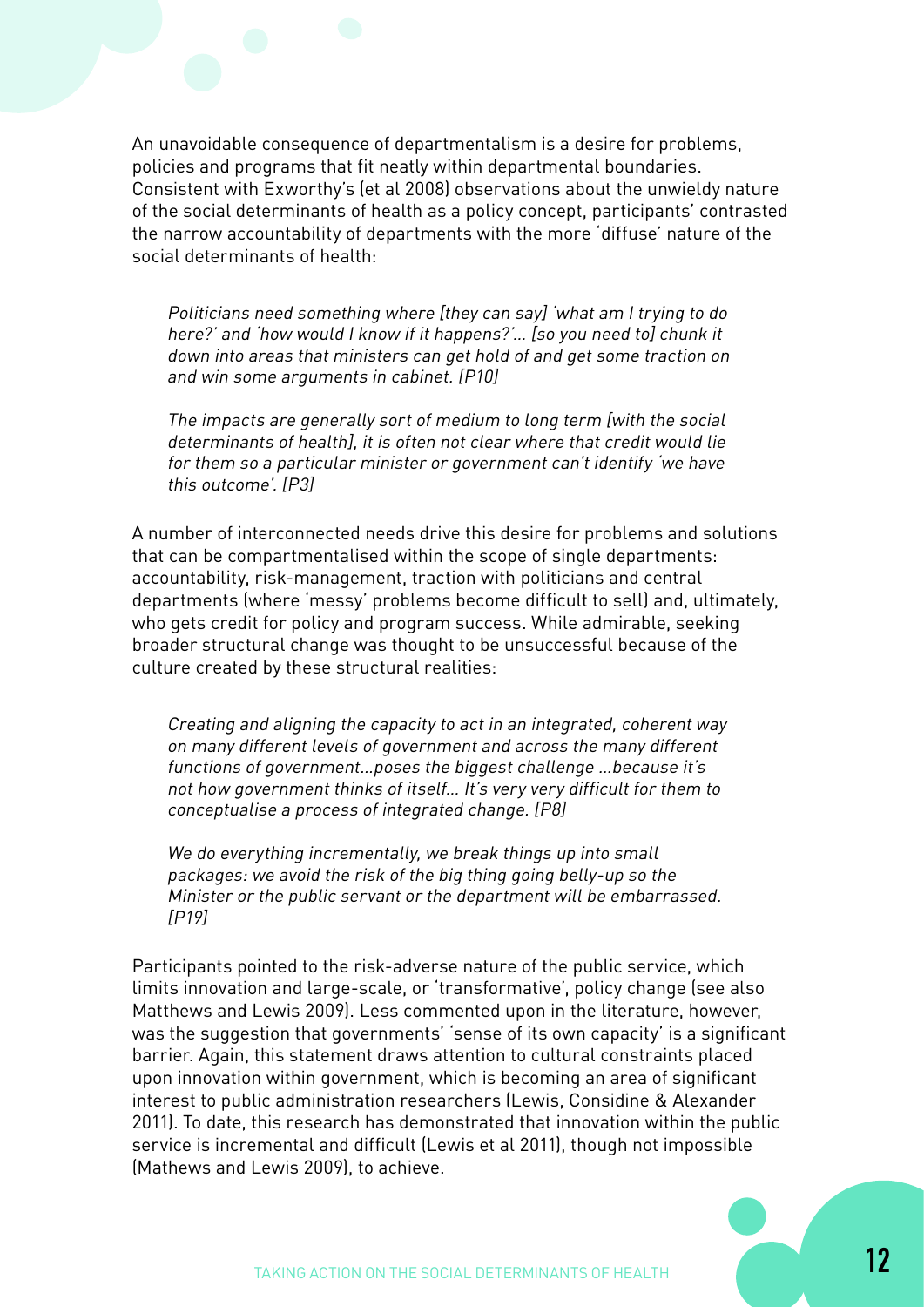Until this point, analysis has concentrated on public service-led change, which we might conceptualise as being 'bottom-up' change within government. Participants also described the need to create 'top-down' change through politically motivated action. Political action was seen as more likely to secure transformative change than efforts targeted at public servants:

You are never, ever going to get the silos of government to take shared responsibility unless you have prime minister or ministers' … in place.  $[PA]$ 

Gaining this top-down support would require researchers to build community momentum, rather than appeal directly to policymakers or politicians:

Politicians don't care if the community isn't pushing them. It doesn't matter how strong your argument is, if it's given to a politician in the closed confines of the politician's room and then they go outside and people are complaining about the level of [tax] … then that's what they'll listen to. [P19]

Similarly, another policymaker reflected on their experience of being told by politicians and political advisors to not bring forward policy ideas based (solely) on scientific evidence:

We were told by an incoming minister... very clearly that we didn't need to bother to come forward with anything … unless it was (a) already part of the party's policy, [or] if it was outside of that then (b) we needed … a compelling case not based on the science but on what the impact would be in marginal seats.

[Just because] something might be printed in the New England Journal of Medicine, or the Lancet or the BMJ … it wouldn't get the time of day unless it was accompanied by market research that showed what the impact of that would be in marginal seats. [P5]

Hence, political structures mean that evidence takes a back seat to issues that will win votes.

Participants explained that these political and policy structural realities create discursive conventions, which govern how problems and solutions need to be framed in order to gain traction across problem, policy and politics streams.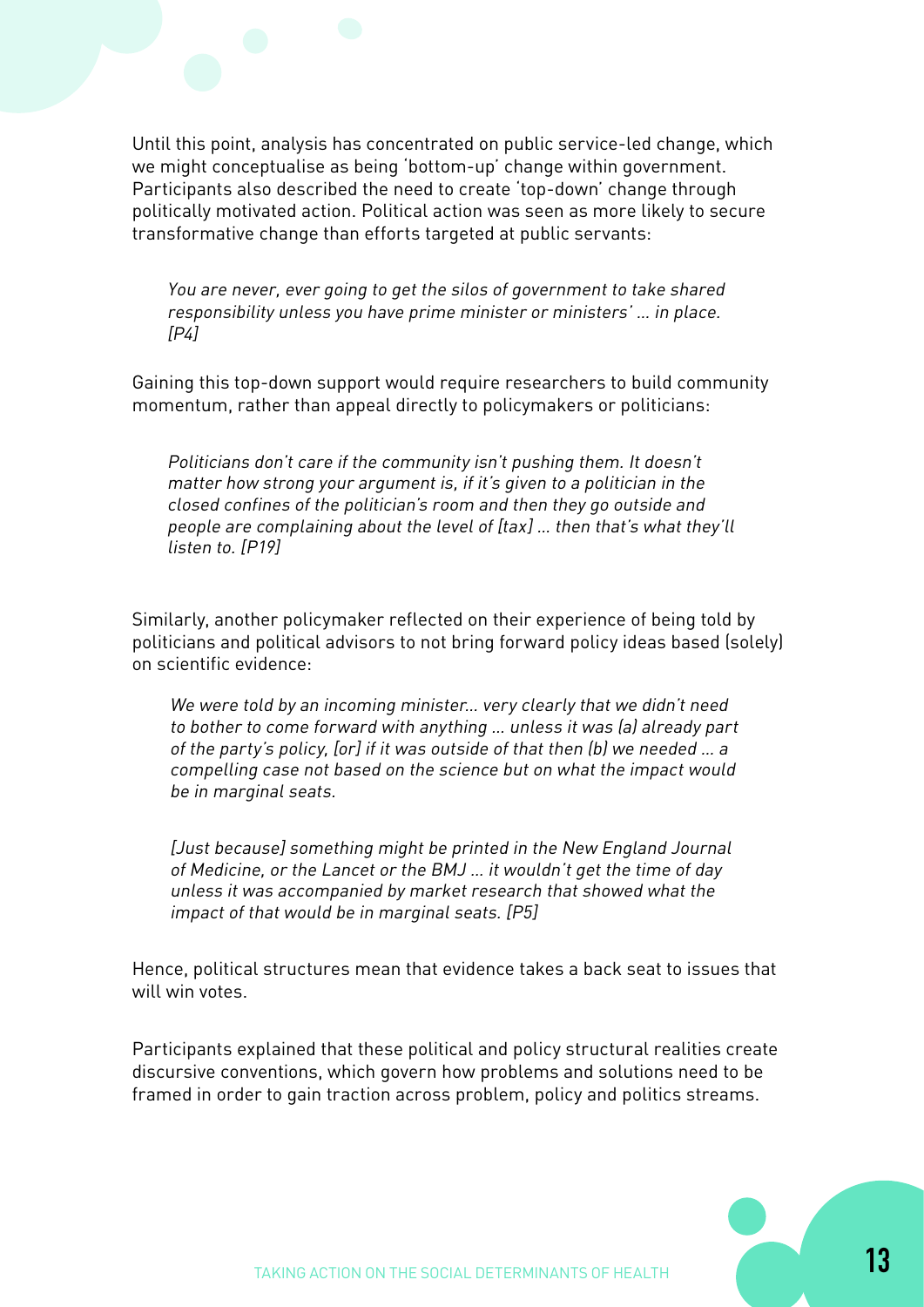#### **Discursive Dimensions**

'Discourse' refers to bodies of language that are unified through shared assumptions. It is similar to 'ideology', but is not necessarily concerned with politics or class.

Reflecting the turn towards discourse, which has occurred in the public policy literature in the last decade, (Scollon 2008, Fisher 2003) participants identified the ways in which evidence and arguments are presented as being at least as important as the evidence itself when seeking to achieve policy change. More specifically, they argued that the way the social determinants of health is put forth as a 'problem' for political action needs to align with the structural dimensions of the policy process outlined above and also provide social determinants of health advocates with a seat at the policy table.

Consistent with previous research on political action on the social determinants of health (Baum et al 2013, Exworthy 2008), the scope of the problem was seen as prohibitive to action:

What's the outcome you want? It's a very nebulous outcome. So for me it's sort of like, you could say they are already doing it. People's smoking rates have dropped, that's good. And you're talking generational change, you know this isn't going to happen overnight. The whole timeframe, the whole horizon for the policymakers needs to be nuanced enough to work on the small changes, the doable changes now, while keeping the long term in mind. [P1]

Instead participants argued that the 'problem' of the social determinants of health needed to be 'broken down' into parts, which correlated with the structures of government. That is, they needed to fit within specific departmental boundaries and – by extension – accountability and incentive structures:

Lobbying always works best when it's very … targeted and a fairly discrete issue. So it's contained within a portfolio and you can lobby a particular minister and there are very clear interest groups. And you can sort of trace the causal… chain from a policy or initiative to an outcome, so it is clear who gets the credit. [P3]

Within that environment, a successful advocacy initiative for social determinants chunks up the different bits. It gets the evidence of which intervention works for who, and it then takes those individual interventions to those appropriate parts of government that are looking for the solution [P4].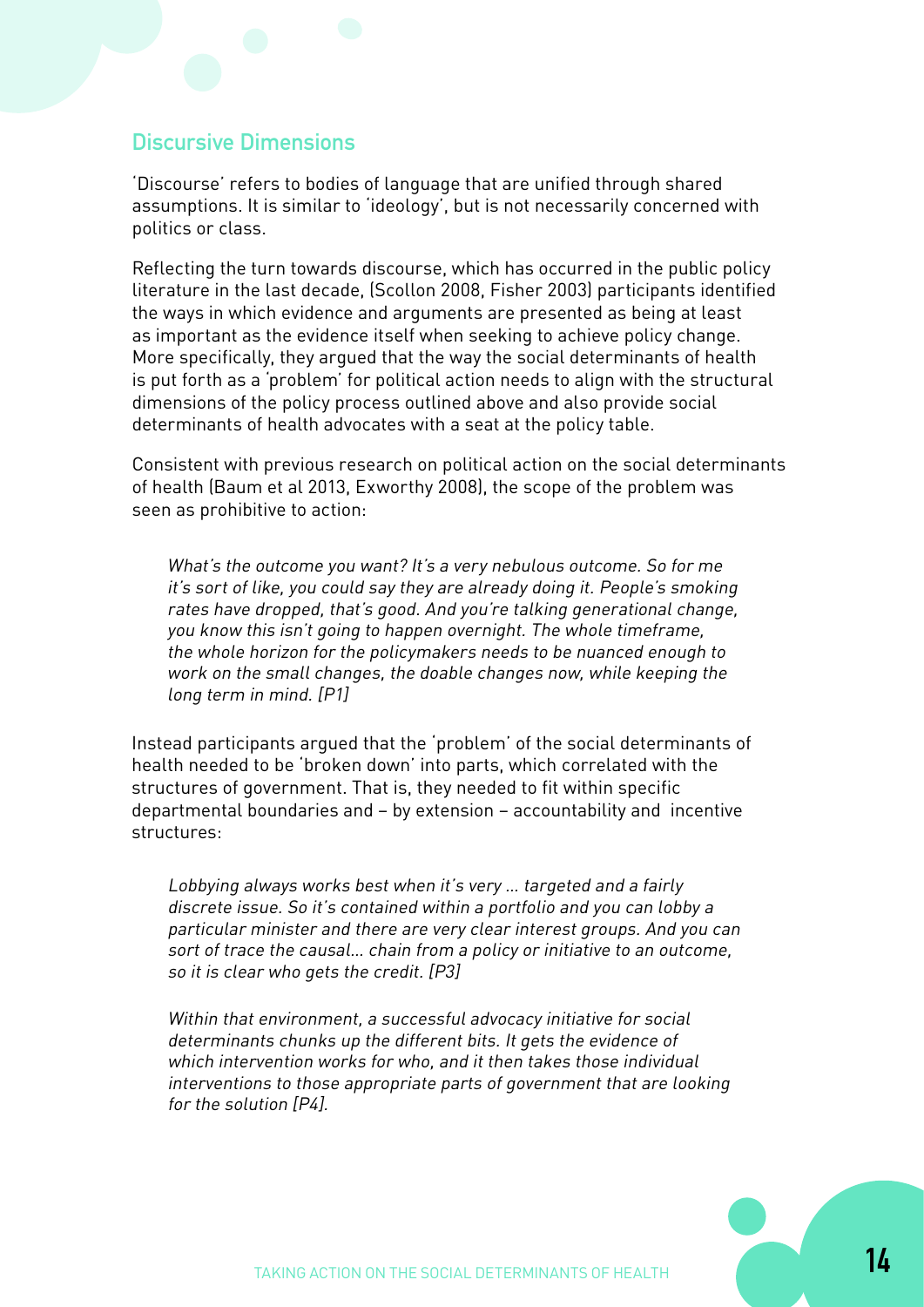Participants viewed government as having limited policy options, which are often smaller in scale than those proposed within the social determinants of health literature. As well as 'breaking down' the problem to fit within departments, participants also felt that the scale of the solutions had to align with what is seen as achievable:

The challenge we've got is that very often the advocates, whether they are individuals or organisations, often make the most bold leaps from the evidence they have collected to public policy … You have to make sure there is a move from the evidence collected to what the policy options are that are available to government". [P20]

Hence, advocating for changes that are beyond government's sense of capacity to act was thought to be unproductive. Policy options must be advocated for well before action is required to build the receptiveness of policy actors and the community (Kingdon 1984).

In addition to being amenable to action by single departments and seen as 'do-able' by government, participants felt there was a need to put forth solutions and take a constructive approach:

…it's important to look for some early wins. Politicians, like anyone else, want to get some wins on the board… a lot of the longer term aims are just a bit sort of out of reach at the moment. So identify something that could be done within the shorter term that would get some runs on the board, give them some credibility.[P3]

If you're always running into a friend or colleague who is continually giving you shit…you kind of avoid them. I think that the psychology of the social determinants of health, I think a lot of it is very negative about what governments aren't doing. So the challenge is going to be how you get people who are concerned and are of good faith to get that perspective seeded more in government, into those opportunities where they are more listened to. [P2]

The importance of offering solutions in political debate has long been considered as important as establishing what the problem is.

Previous research on the social determinants of health has found that policymakers prefer (and need) more solutions (see Baum et al 2013). Participants in this research described solutions as not simply desirable, but as prerequisites to engagement with the policy process. That is, constructive solution-based approaches would open doors for researchers and advocates and provide them with a more influential seat within policy agenda setting and decision-making processes.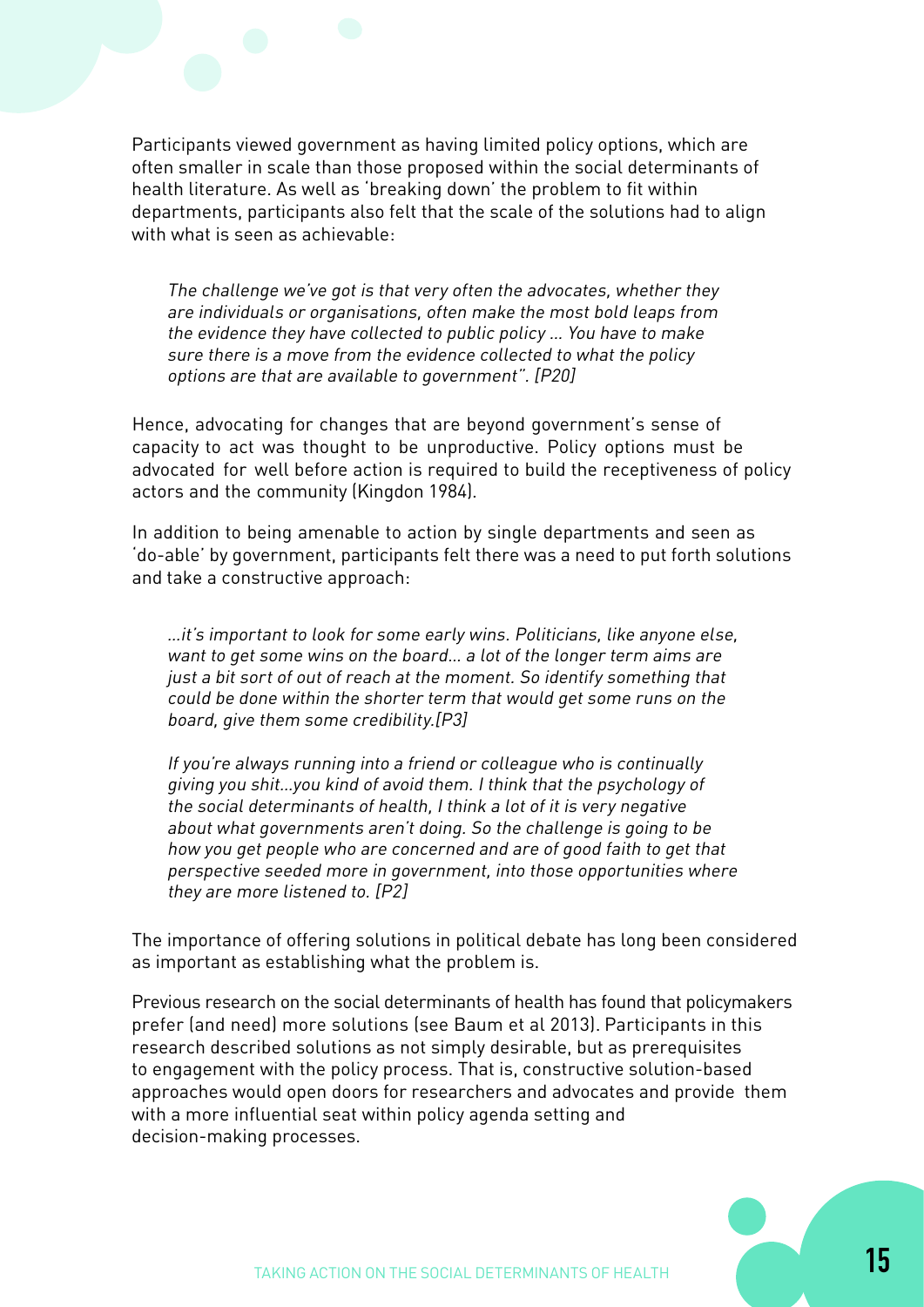Without solutions, advocates were not seen to be relevant to decision-making. Hence, starting with discrete, solution-based approaches could enable social determinants of health advocates to gain access to the influence they seek. If their proposed interventions are seen to be successful, then advocates will have positioned themselves as useful and trustworthy sources of advice. From this, participants argued, more structural and wide reaching change could be sought. Insights from participants suggest that the 'practice of policy' requires a highly strategic approach, which requires a long-term strategy based upon a vision of incremental change.

Finally, participants argued that greater recognition and understanding of the 'messiness' of policymaking was required for those seeking to influence change. Increasingly, there is a shift away from linear models of policy making, such as 'stages of change' (i.e. where the policy process follows distinguishable steps) (Sabatier (2007; Carver & DeLeeuw 2011). While such models can provide useful 'mental maps' for policy actors (i.e. to think through actions), they are now widely regarded as being highly divorced from practice (deLeon 1999 – see Carver & de Leuw).

Policymaking is now understood to be messy, involving dynamic relationships between multiple stakeholders, institutions, traditions, conventions and contexts (Sabatier 2007). Consistent with these shifts, our participants criticised evidence-based policy paradigms, where 'evidence gaps' need to be overcome through the refinement of research evidence and better uptake by policymakers (Russell et al 2008):

[People] imagine [that policy development involves] collecting evidence and then conceptualising it, analysing it, synthesising it, developing it into a range of policy options [which are then] presented to a minister who would choose between those options. … And then it would be delivered. Next… would be to engage in the evaluation… That doesn't happen. The nature of public policy tends to be very iterative, opportunity driven, highly responsive to events.[P20]

The uselessness of that world view of decision making: [The view] that if researchers and academics work closely with bureaucrats and or politicians and convince them that their evidence, the evidence from research, is robust and provides a basis for change, then change will happen.[P14]

While reports on the social determinants of health have emphasised the objective, evidence-based nature of the field and the problems identified (WHO 2008, Marmot et al 2010, Wilkinson & Pickett 2009), interestingly our participants argued that separating evidence from moral 'normative' positions was a mistake. Rather, they advised that social determinants of health advocates should utilise and engage with ethical and moral arguments about inequality: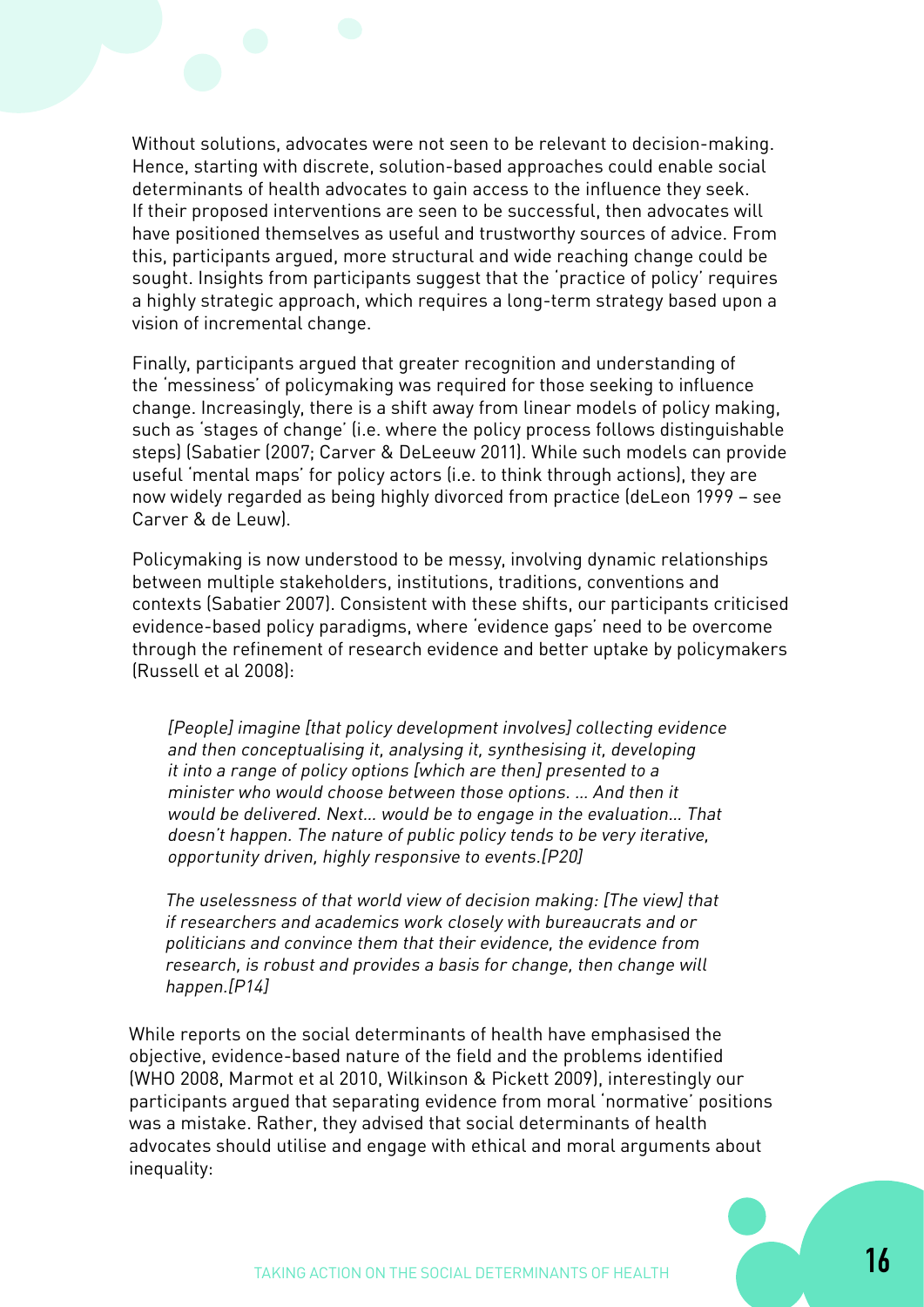In terms of having a more equal fair egalitarian society is rarely going to be driven by health in the cabinet room. It is driven as an objective in its own right. [P21]

I think the instrumental arguments are the weaker arguments for reducing inequality. I think in some sense the use of them has portrayed a lack of confidence among many advocates in the sort of core moral principles. I think the right argument is [it's the right thing to do], not 'let's reduce inequality because it will reduce crime'. [P16]

As soon as a senior official, a minister or an advisor to a minister sees data they kind of switch off. The power to persuade… is not based upon evidence. It is based upon constructing an intellectual appeal and coherence of argument. In some ways it is more philosophical. [P7]

Moral and ethical arguments were understood as sitting at the core of public policy. As Kingdon (1984) suggests, policymaking is a contest over ideas and worldviews. To not engage with this contest is to sidestep the ground upon which policy arguments are fought and won. Moreover, policymakers and politicians were said to make assumptions about the normative positions of researchers and advocates if they were not declared. This breeds distrust, leading 'evidence-based' advice to be discounted:

A lot of academics in my experience… find it quite hard to draw distinctions between normative positions, which get reflected in advocacy work,… and the so called objectivity [of research]… Academic research and think tank work and advocacy work that uses evidence to try and make a case can in the end shoot itself in the foot if it is associated with a normative position [without declaring it].

My solution is not to de-couple [evidence and advocacy]… I think the approach is to critique the notion of evidence-based policymaking and to get behind the notion that public policymaking is about ethics and reality. The philosophical cannot be ignored and it cannot be circumnavigated by data and analysis. [P7]

Several participants argued that creating political action requires one to present a vision of the future, which policymakers do through speeches and language – or rhetoric. Rhetoric, in the original sense, refers to the use of moral political discourse for the purposes of persuasion (Keith & Lundberg 2008; Russell et al 2008). In doing so, politicians use normative positions. Hence, if policy making revolves around ethics, morality, and different understandings of 'reality' and what should be done (i.e. normative positions), social determinants of health advocates need to engage with and use ethical and moral arguments. They are part of the context of policymaking.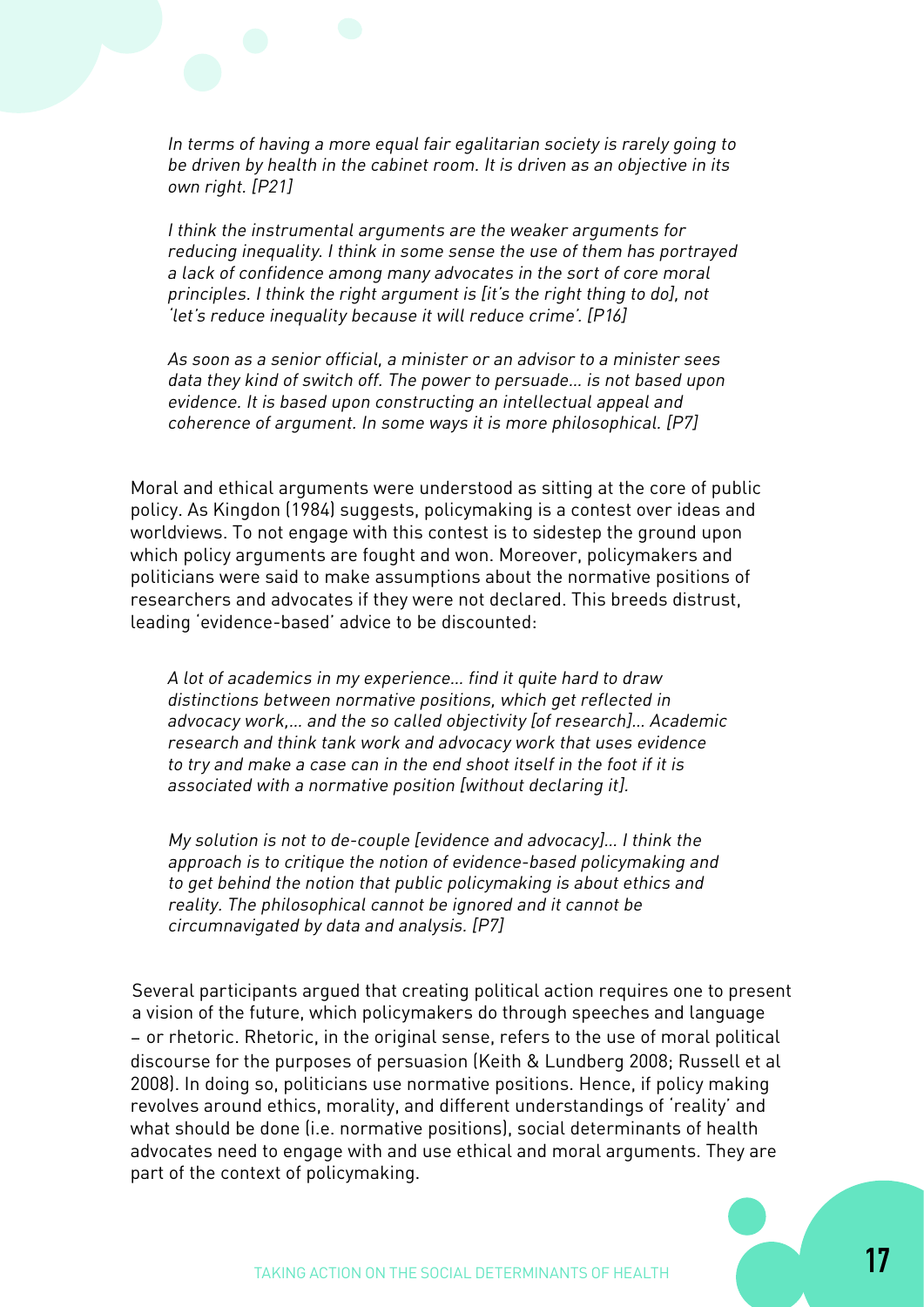# **Conclusion**

Much of the literature on the barriers to political action on the social determinants of health centre on the question of evidence (Petticrew 2004; Brassalotto; Marmot 2010). Here, action on the social determinants of health is seen as being constrained either by: an inability to get evidence into policy and practice (i.e. knowledge translation), or the need for further refinement of the evidence itself:

The evidence on its own does not provide a complete recipe for success, nor an imperative for action. The evidence needs further refinement if it is to be useful in everyday practice (Kelly et al 2004: 14)

In contrast to these perspectives, our participants were aware of, and conversant in, the social determinants of health literature. They did not contest the reliability of the evidence or its persuasiveness and they did not discuss traditional knowledge translation barriers. As summed up by one participant:

"[They may] not be thought of in the terms that you use, but the notion of these

linkages within society and how society works is pretty well appreciated. The notion of the interconnectedness of it all I think is very well appreciated. That there is a relation between social determinants of health is pretty well know" [P21].

Baum, Lawless and Williams et al (2013) suggest that where the social determinants of health are understood by policymakers, they are seen as 'conditions', rather than 'problems' (see also Dahlgren and Whitehead 2006, p.15). In contrast, participants in this research saw inequality and its impact on people's lives as a 'problem' that warranted policy solutions. The barrier to action on the social determinants of health was seen instead as a misalignment between the messy reality of the policy process and the efforts of social determinants of health advocates. The type of evidence which exists, the way it is framed in policy proposals, and the way it is presented by researchers and advocates all reflect a belief that providing enough evidence of the problem will be sufficient to spur political action.

In Kingdon's (1984: 20) theory of political agenda setting, the three streams – problems, policy and politics – are thought to be "largely independent of one another, [with] each develop[ing] according to its own dynamics and rules". In contrast, our participants conveyed a view of policymaking and agenda setting where streams were intertwined with, and interdependent upon, one another.

For example, how problems are pitched discursively needs to correspond with accountability and reward structures, which are determined by the structure of government (e.g. departmentalism) and the political system (where politicians need to gain the favour of their constituents by acting on their immediate concerns). Without continuity across streams, at both a discursive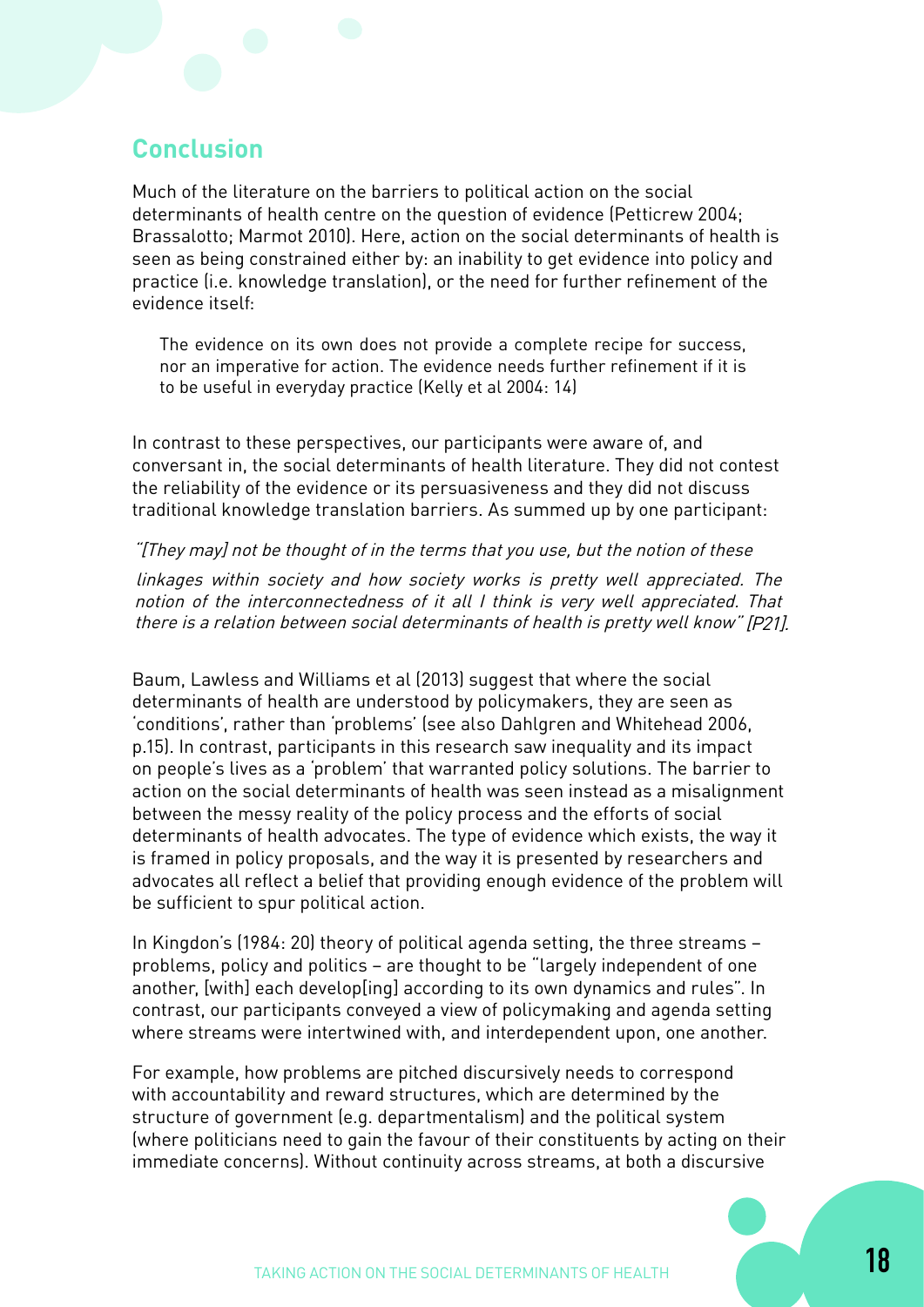and structural level, the chances of securing change were seen to be limited. This means proposed actions to improve the social determinants of health needs to be 'broken down' so they can be communicated in ways that 'fit' discretely within government departments. Furthermore, solutions need to be conceptualised in ways that do not jar government's sense of its own capacity to enact reform.

## **Advice for future action**

Based on our findings, we provide a number of recommendations for securing political and policy commitment for the social determinants of health:

- **1 Work within the political and policy structures**
	- Scale of the problem needs to fit within the remit of specific departments
	- Political commitment is often best gained through building community demand for change
- **2 Pay closer attention to discursive traditions**
	- Linear evidence-based policy approaches should be abandoned in favour of a more dialogic approach that embraces philosophical and moral reasoning (alongside evidence)
	- The scale of the proposed solutions cannot greatly exceed government's sense of its capacity to act. Larger, structural reform requires slow and strategic introduction via community building and trusted advisors

Much of the existing advocacy for improving social determinants of health imagines a policy process more logical and more rational than the one that exists. The politicians and policy makers in this research, in contrast, encourage social determinants of health advocates to find ways of working within the currently segmented, non-linear and values-based process. Following this advice should lead us to ask not 'what are the barriers to implementing social determinants of health policy?' but rather 'which pieces of social determinants of health evidence are most relevant to policy?'.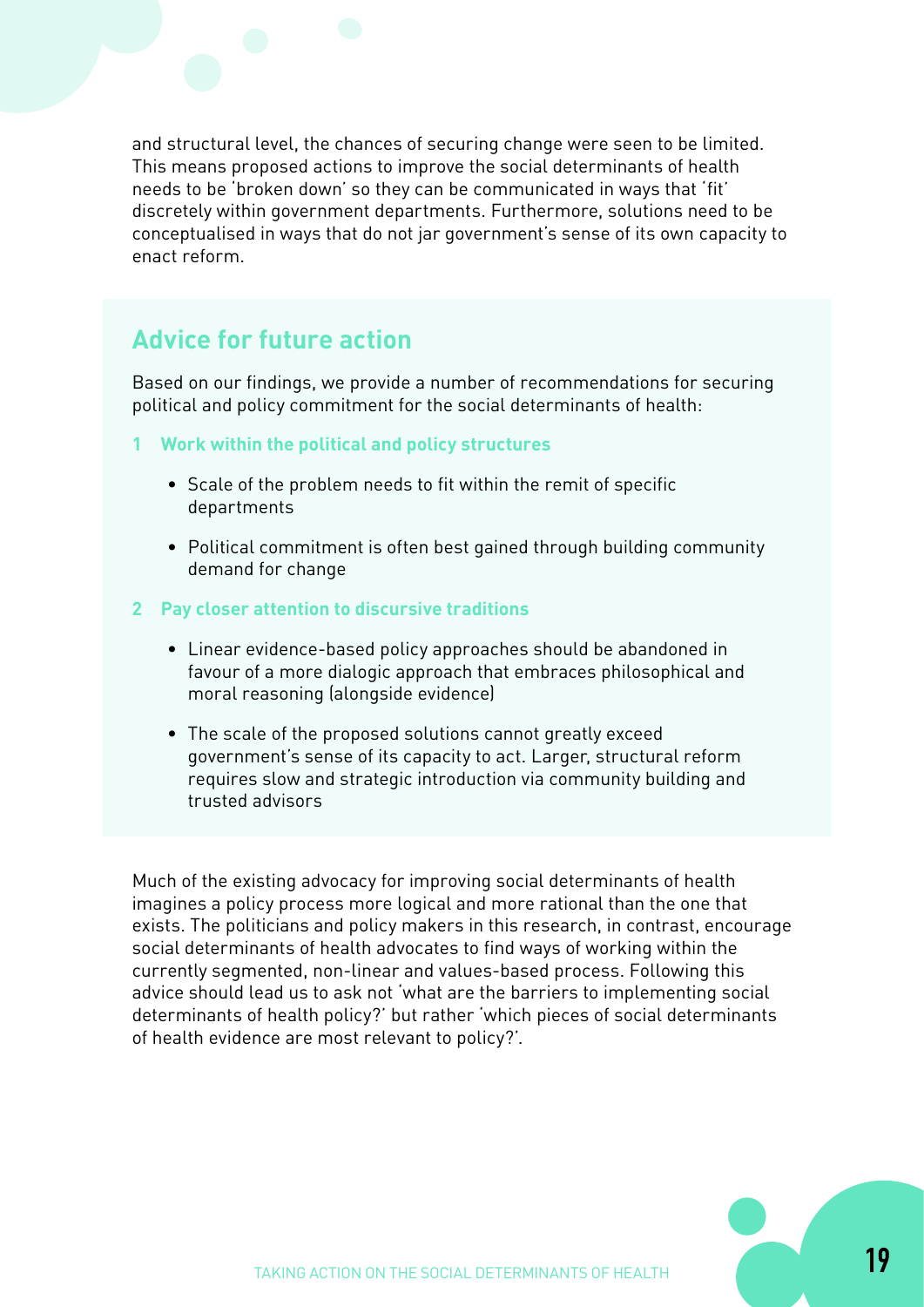#### **References**

Baum, F.E., Laris, P., Fisher, M., Newman, L., & MacDougall, C. 2011. "Never mind the logic, give me the numbers": Former Australian health ministers' perspectives on the social determinants of health. Social Science & Medicine 87: 138–146.

Baum, F., Laweless, A. & Williams, C. 2013. Health in All Policies from International ideas to local implementation: policies, systems and organizations. In Clavier, C, and de Leeuw E (ed). Health Promotion and the Policy Process. Oxford University Press. Pp188-217.

Clavier, C. & de Leeuw, E. 2013. Health Promotion and the Policy Process. Oxford University Press.

Considine, M., Lewis, J. & Alexander, D. 2009. Networks, Innovation & Public Policy: Politicians, Bureaucrats and the Pathways to Change Inside Government. Pelgrave MacMillan: New York.

CSDH (Commission on the Social Determinants of Health). 2008. Closing the gap in a generation: health equity through action on the social determinants of health. Final Report of the Commission on Social Determinants of Health. World Health Organization: Geneva.

Commonwealth Department of Family and Community Services. 2005. Joining up Services for Homeless Jobseekers. Final Report for the National Homelessness Strategy. Australian Commonwealth Government: Canberra.

deLeon, P. 1999. The stages approach to policy the policy: what has it done? Where is it going? In P.A. Sabatier (ed.) Theories of Policy Process (1st edn.). Boulder CO: Westview. Pp 19–34.

Exworthy, M. 2008. Policy to tackle the social determinants of health: using conceptual models to understand the policy process. Health Policy & Planning 23: 318–327.

Gabbay, J. & Le May, A. 2011. Practice-based evidence for healthcare. Routledge: Oxon.

Green, L.W. 2008. Making research relevant: if it is an evidence-based practice, where's the practice-based evidence? Family Practice. 25: 20–24.

Homel, R.S., Nutly, S., Webb, A., Tilley, N.. 2004. Investing to Deliver: Reviewing the Implementation of the UK Crime Reduction Program. Home Officer Research, Development and Statistics Directorate: London.

Horn, S.D., et al. 2010. Practice-based Evidence for Clinical Improvement: An Alternative Study Design for Evidence-Based Medicine. Studies in Health Technology Information. 151: 446–60.

Kelly, M., Bonnefoy, B., Butt., J. & Bergman V. 2007. The social determinants of health: Developing an evidence base for political action. Final Report to World Health Organization Commission on the Social Determinants of Health from Measurement and Evidence Knowledge Network. WHO: Geneva.

Kickert, W.J.M., Klijn, E., Koppenjan, J.F.M. (1997). Management Perspective on Policy Networks. J.M. Walter, E-H. Kickert, J.F.M Koppenjan, (eds). Managing Complex Networks: Strategies for the Public Sector. London: Sage. Pp 1–11.

Kingdon, J.W. 1984. Agendas, Alternatives and Public Policies. University of Michigan: Boston.

Marmot, M. 2010. Fair Society, Healthy Lives: The Marmot Review. Strategic Review of Health Inequalities in England Post-2010. Department of Health: London.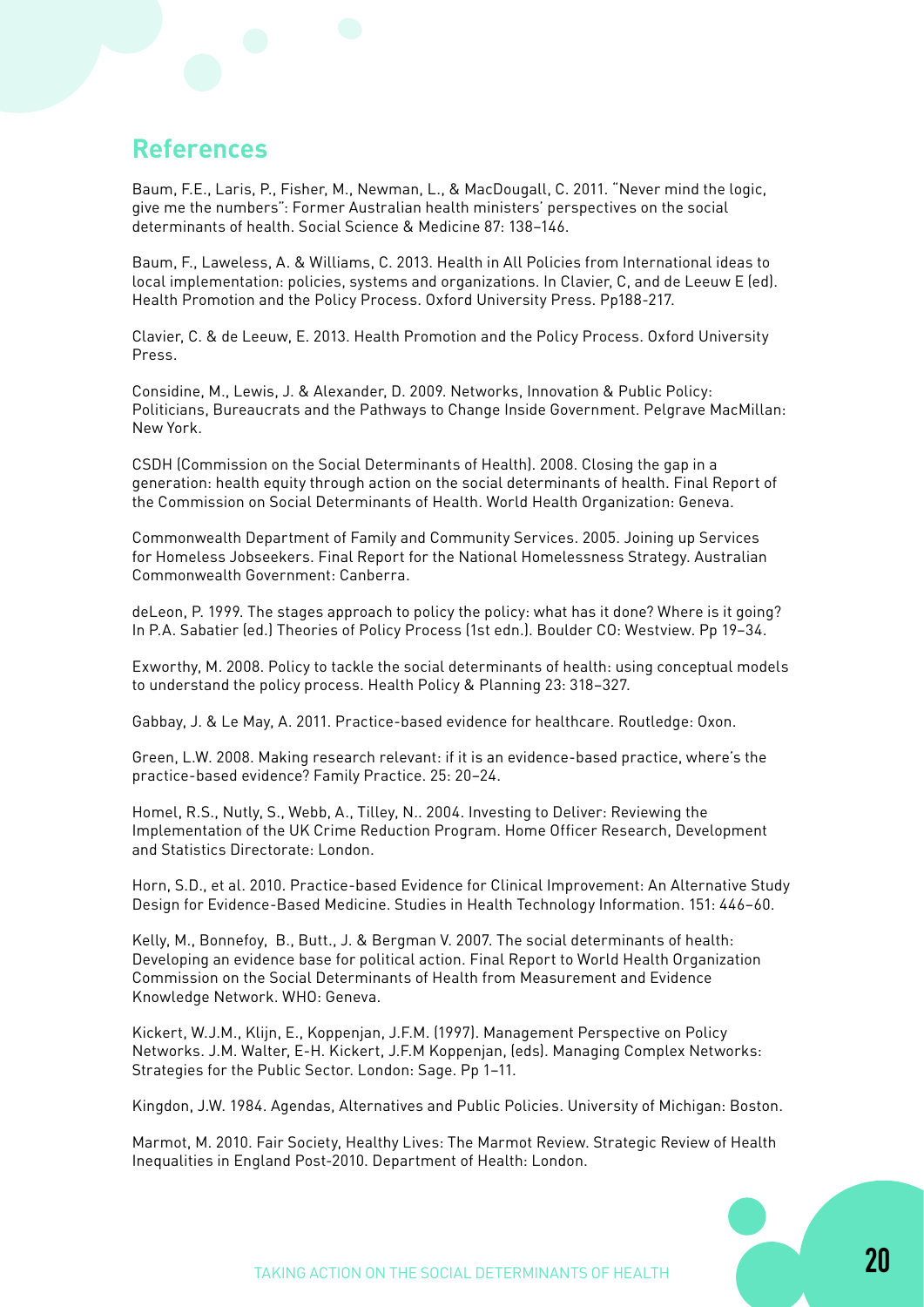Mathews, M., Lewis, C. & Cook, G. 2009. Public Sector Innovation. Supplement to the ANAO's Better Practice Guide. Commonwealth Government of Australia: Canberra.

McDonald, P.W. & S. Viehbeck. 2007. From Evidence-Based Practice Making to Practice-Based Evidence Making: Creating Communities of (Research) and Practice. Health Promotion Practice. 8: 140–44.

Petticrew, M., M. Whitehead, S. J., MacIntyre, H. & Egan, M. 2004. Evidence for Public Health Policy on Inequalities: 1: The Reality according to Policymakers. Journal of Epidemiology & Community Health 58: 811–816.

Porter, D. 1999. Health, Civilization and the State: A History of Public Health from Ancient to Modern Times. Routledge: London.

Raphael, D. 2006. Social Determinants of Health: Present Status, Unanswered Questions and Future Directions. . International Journal of Health Services. 36(4): 651–677.

Rosen, G. 1958. A History of Public Health. Johns Hopkins University Press: Baltimore.

Russell, J., Greenhalgh, T., Byrne, E. & McDonnell, J. 2008. Recognizing rhetoric in health care policy analysis. Journal of Health Services Research & Policy. 13: 40–46.

Sabatier, P.A.,1991. Toward Better Theories of the Policy Process. PS: Political Science & Politics 24: 147.

Scollon, D. 2008. Analyzing public discourse: discourse analysis in the making of public policy. Routledge: London.

Sedgwick, S. 2013. Australian Public Service Reform. Australian Public Service Commission, ACT. http://www.apsc.gov.au/publications-and-media/speeches/2010/australian-publicservice-reform-the-past,-the-present-and-the-future (Accessed 3/2/2014).

Strand, M. & Fosse, E. 2011. Tackling health inequalities in Norway: applying linear and nonlinear models in the policy-making process. Critical Public Health 21: 373–381.

Strauss, A.L. 1987. Qualitative Analysis for Social Scientists. Cambridge University Press: Cambridge.

Wilkinson, R.G. & Marmot, M. 1998. The Social Determinants of Health. The Solid Facts. World Health Organisation: Geneva.

Wilkinson, R.G. & Pickett, K. 2009. The Spirit Level: Why More Equal Societies Almost Always Do Better. Allen Lane: London.

Whitehead, M., Doran, T., Exworthy, M., Ricahrds, S. & Matheson, D. 2009. Delivery Systems and Mechanisms for Reducing Inequalities in Both Social Determinants and Health Outcomes. London: ask Group Submission to the Marmot Review. Strategic Review of Health Inequalities in England Post-2010. Department of Health: London.